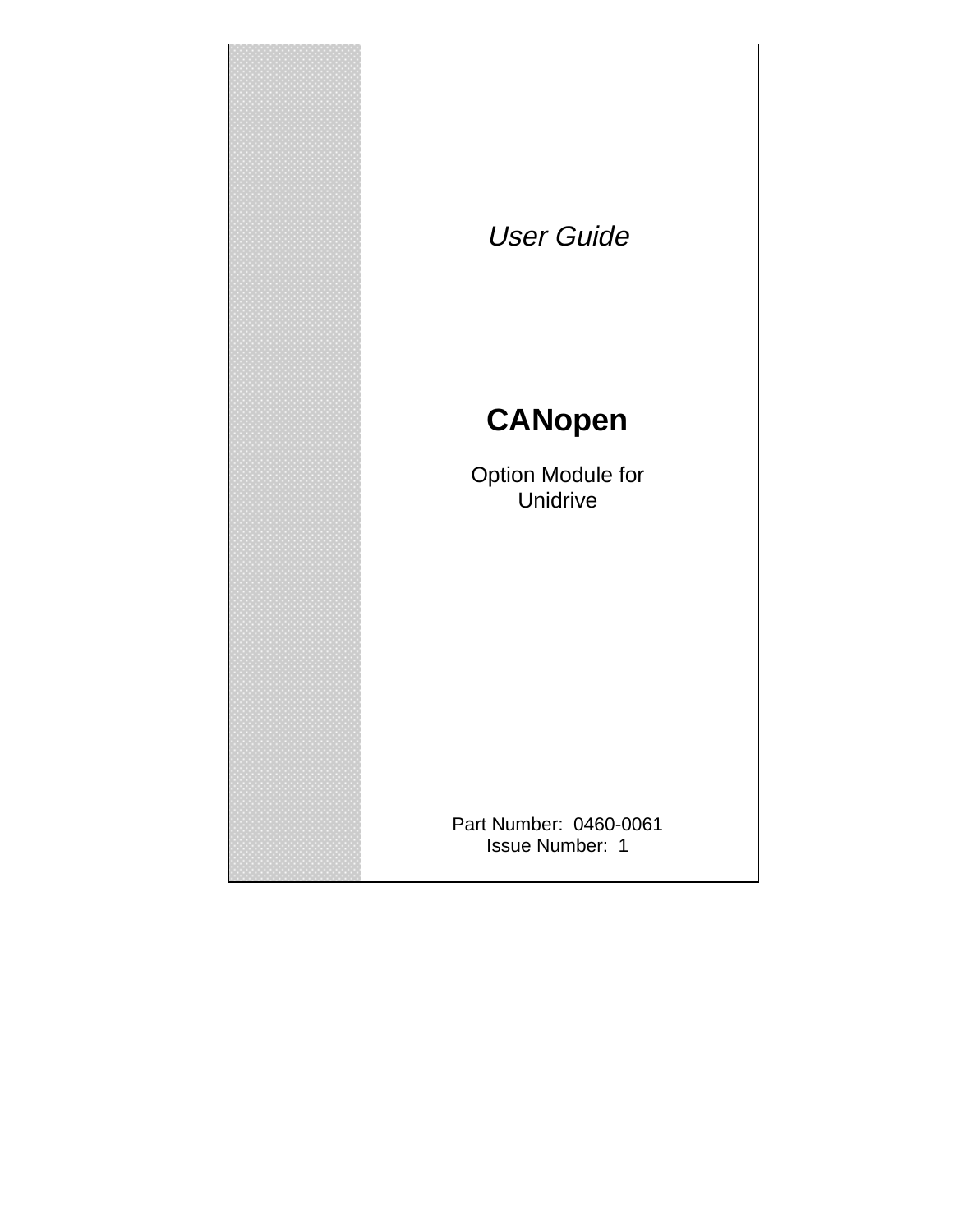# **SAFETY INFORMATION**

Persons supervising and performing the electrical installation or maintenance of a Drive and/or an external Option Unit must be suitably qualified and competent in these duties. They should be given the opportunity to study and if necessary to discuss this User Guide before work is started.

The voltages present in the Drive and external Option Units are capable of inflicting a severe electric shock and may be lethal. The Stop function of the Drive does not remove dangerous voltages from the terminals of the Drive and external Option Unit. Mains supplies should be removed before any servicing work is performed.

The installation instructions should be adhered to. Any questions or doubt should be referred to the supplier of the equipment. It is the responsibility of the owner or user to ensure that the installation of the Drive and external Option Unit, and the way in which they are operated and maintained complies with the requirements of the Health and Safety at Work Act in the United Kingdom and applicable legislation and regulations and codes of practice in the UK or elsewhere.

The Drive software may incorporate an optional Auto-start facility. In order to prevent the risk of injury to personnel working on or near the motor or its driven equipment and to prevent potential damage to equipment, users and operators, all necessary precautions must be taken if operating the Drive in this mode.

The Stop and Start inputs of the Drive should not be relied upon to ensure safety of personnel. If a safety hazard could exist from unexpected starting of the Drive, an interlock should be installed to prevent the motor being inadvertently started.

#### **GENERAL INFORMATION**

The manufacturer accepts no liability for any consequences resulting from inappropriate, negligent or incorrect installation or adjustment of the optional operating parameters of the equipment or from mismatching the Drive with the motor.

The contents of this User Guide are believed to be correct at the time of printing. In the interests of a commitment to a policy of continuous development and improvement, the manufacturer reserves the right to change the specification of the product or its performance, or the contents of the User Guide, without notice.

All rights reserved. No part of this User Guide may be reproduced or transmitted in any form or by any means, electrical or mechanical including photocopying, recording or by any information storage or retrieval system, without permission in writing from the publisher.

| Copyright:          | © April 00 Control Techniques SSPD |  |  |
|---------------------|------------------------------------|--|--|
| Author:             | <b>Paul Bennett</b>                |  |  |
| <b>Issue Code:</b>  |                                    |  |  |
| <b>System File:</b> | V2.08.00                           |  |  |
| Firmware (UD77)     | V1.01.00                           |  |  |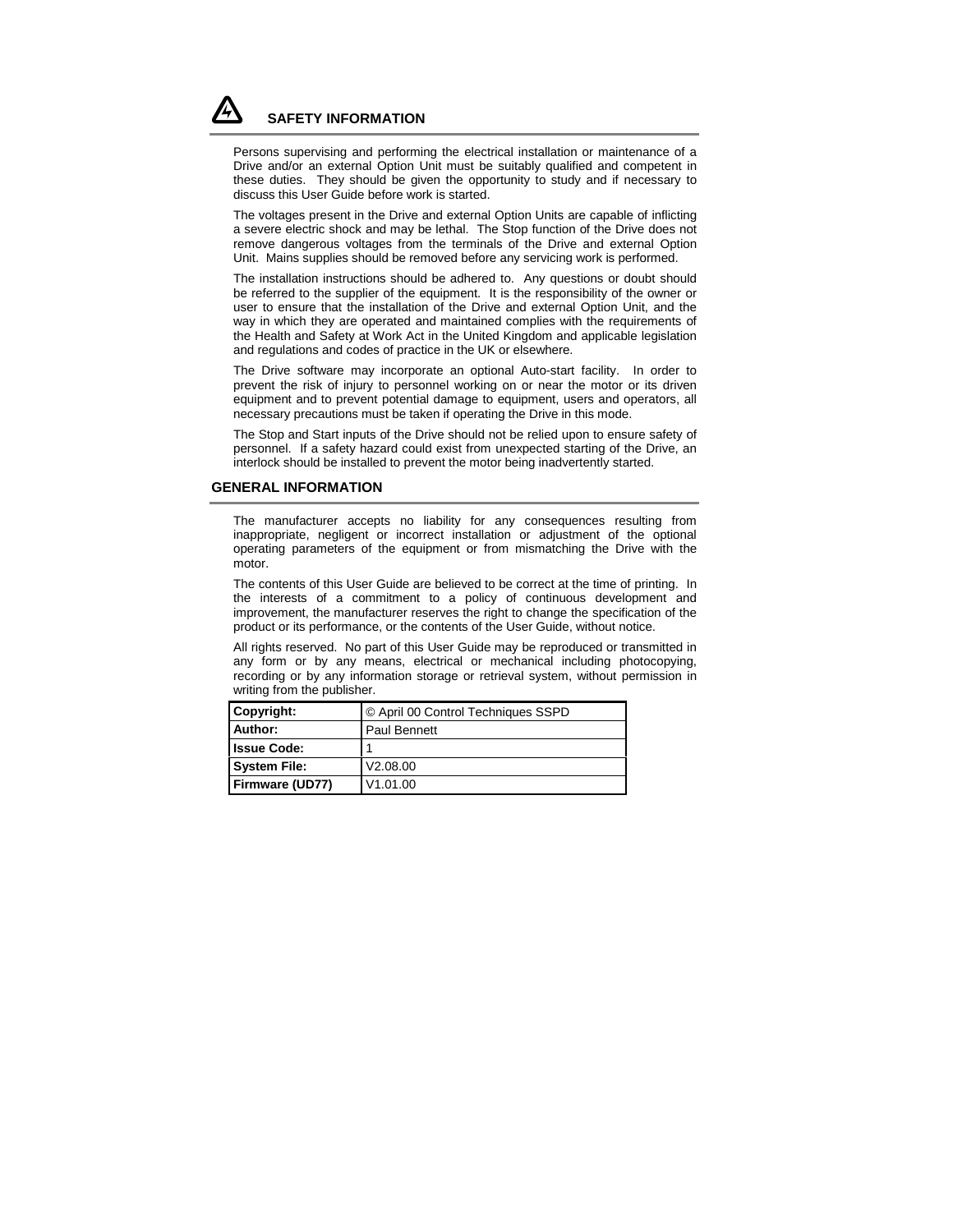# **Contents**

| 1              |                                                                                                                            | <b>Introduction</b>                                                                                                                                                                                                                                                                                                                                                                                                                                                                                                                                                                                                  | 1                                                                                            |
|----------------|----------------------------------------------------------------------------------------------------------------------------|----------------------------------------------------------------------------------------------------------------------------------------------------------------------------------------------------------------------------------------------------------------------------------------------------------------------------------------------------------------------------------------------------------------------------------------------------------------------------------------------------------------------------------------------------------------------------------------------------------------------|----------------------------------------------------------------------------------------------|
|                | 1.1<br>1.2<br>1.3                                                                                                          | Unidrive CANopen Interface<br><b>Product Conformance Certification</b><br>Overview Specification                                                                                                                                                                                                                                                                                                                                                                                                                                                                                                                     | 1<br>1<br>1                                                                                  |
| $\overline{2}$ |                                                                                                                            | <b>Mechanical Installation</b>                                                                                                                                                                                                                                                                                                                                                                                                                                                                                                                                                                                       | 3                                                                                            |
|                | 2.1                                                                                                                        | Unidrive                                                                                                                                                                                                                                                                                                                                                                                                                                                                                                                                                                                                             | 3                                                                                            |
| 3              |                                                                                                                            | <b>Electrical Installation</b>                                                                                                                                                                                                                                                                                                                                                                                                                                                                                                                                                                                       | 5                                                                                            |
|                | 3.1<br>3.2<br>3.3<br>3.4<br>3.5                                                                                            | <b>CANopen Connector</b><br><b>CANopen Connections</b><br><b>CANopen Network Termination</b><br><b>CANopen Cable</b><br>Maximum Network Length                                                                                                                                                                                                                                                                                                                                                                                                                                                                       | 5<br>6<br>6<br>$\overline{7}$<br>$\overline{7}$                                              |
| 4              |                                                                                                                            | <b>Getting Started</b>                                                                                                                                                                                                                                                                                                                                                                                                                                                                                                                                                                                               | 9                                                                                            |
|                | 4.1<br>4.2<br>4.3<br>4.4<br>4.5<br>4.6                                                                                     | <b>Quick Start</b><br><b>CANopen Node Address</b><br><b>CANopen Data Rate</b><br>Network Loss Trip Time<br>Initialising Set-up Changes<br><b>Network Status</b>                                                                                                                                                                                                                                                                                                                                                                                                                                                      | 9<br>9<br>9<br>10<br>10<br>11                                                                |
| 5              |                                                                                                                            | <b>Cyclic Data</b>                                                                                                                                                                                                                                                                                                                                                                                                                                                                                                                                                                                                   | 13                                                                                           |
|                | 5.1<br>5.2<br>5.2.1<br>5.2.2<br>5.3<br>5.4<br>5.4.1<br>5.4.2<br>5.5<br>5.6<br>5.6.1<br>5.6.2<br>5.7<br>5.7.1<br>5.8<br>5.9 | What is Cyclic Data?<br>Process Data Objects (PDO)<br>Receive Process Data Object 1 (RxPDO1)<br>Transmit Process Data Object 1 (TxPDO1)<br>Mapping Parameters on Unidrive<br>Internal 32-Bit Parameters in UD70<br>Receive Process Data Object 2 (RxPDO2)<br>Transmit Process Data Object 2 (TxPDO2)<br>Changing The Cyclic Data Mappings<br><b>Storing Parameters</b><br>Saving Unidrive Parameters (Menu 1 to 19)<br>Saving Unidrive Parameters (Menu 20 and Internal)<br><b>Mapping Conflicts</b><br><b>Control Word Mapping Conflicts</b><br><b>Control Word for Unidrive</b><br><b>Status Word for Unidrive</b> | 13<br>13<br>14<br>14<br>14<br>15<br>15<br>16<br>16<br>16<br>16<br>16<br>17<br>17<br>18<br>20 |
|                | 5.10                                                                                                                       | Disabling Cyclic Data Channels                                                                                                                                                                                                                                                                                                                                                                                                                                                                                                                                                                                       | 20                                                                                           |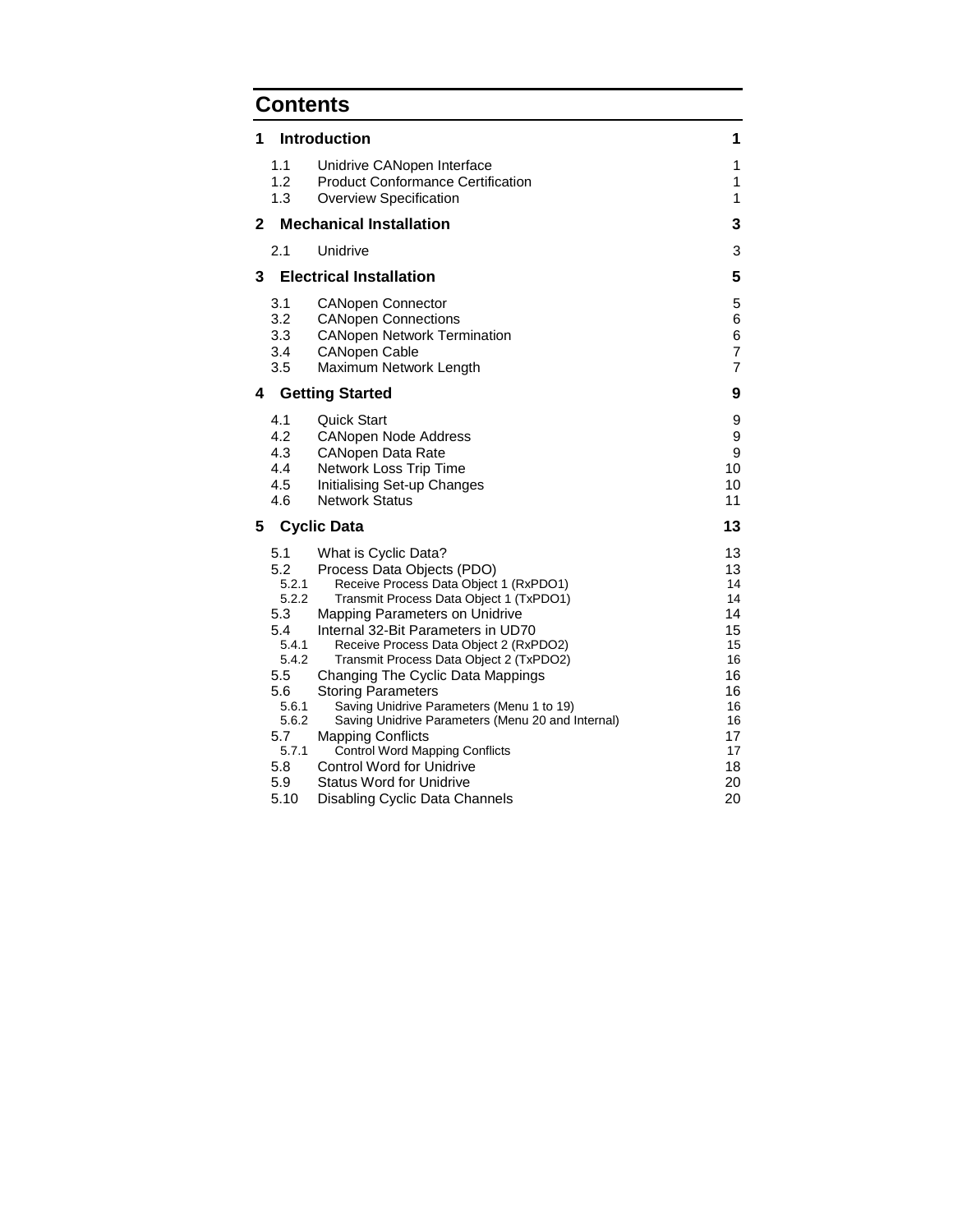| 6  |                                                                     | <b>Non-Cyclic Data</b>                                                                                                                                                                                                                                                | 21                                                 |
|----|---------------------------------------------------------------------|-----------------------------------------------------------------------------------------------------------------------------------------------------------------------------------------------------------------------------------------------------------------------|----------------------------------------------------|
|    | 6.1<br>6.2                                                          | Service Data Objects Supported<br><b>Accessing Drive Parameters</b>                                                                                                                                                                                                   | 21<br>21                                           |
| 7  |                                                                     | <b>EDS Files</b>                                                                                                                                                                                                                                                      | 23                                                 |
|    | 7.1<br>7.2                                                          | What are EDS Files?<br><b>Generic EDS Files</b>                                                                                                                                                                                                                       | 23<br>23                                           |
| 8  |                                                                     | <b>Diagnostics</b>                                                                                                                                                                                                                                                    | 25                                                 |
|    | 8.1<br>8.2<br>8.3<br>8.4<br>8.5<br>8.6<br>8.7                       | <b>Fieldbus Code</b><br><b>Firmware Version</b><br><b>System File</b><br>Node Address<br>Network Data Rate<br><b>Network Status</b><br>Unidrive Trip Codes                                                                                                            | 25<br>25<br>25<br>26<br>26<br>26<br>27             |
| 9  |                                                                     | <b>Other Unidrive CANopen Features</b>                                                                                                                                                                                                                                | 29                                                 |
|    |                                                                     |                                                                                                                                                                                                                                                                       |                                                    |
|    | 9.1<br>9.2<br>9.3<br>9.4<br>9.5<br>9.5.1<br>9.5.2<br>9.5.3<br>9.5.4 | Auto-Start<br><b>SYNC Time</b><br>Node/Life Guarding<br>"Peer-to-Peer" Communications<br><b>CANopen Object Dictionary</b><br><b>Communication Profile Objects</b><br>Service Data Objects<br>Receive Parameter Data Objects<br><b>Transmit Parameter Data Objects</b> | 29<br>29<br>29<br>30<br>31<br>31<br>31<br>32<br>33 |
| 10 |                                                                     | <b>Quick Reference</b>                                                                                                                                                                                                                                                | 35                                                 |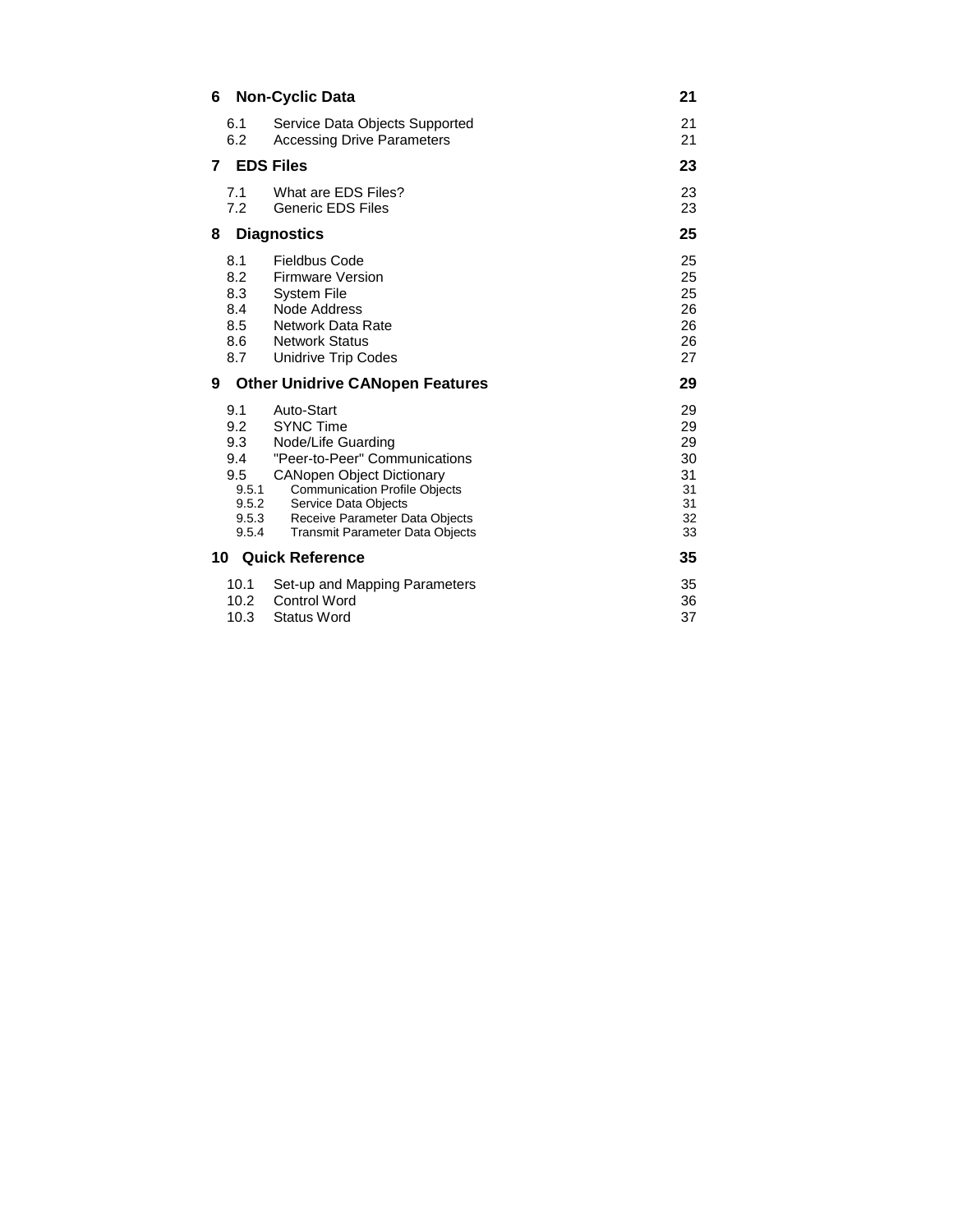#### **NOTE**

**Drive parameters are denoted in this manual by "#MM.PP", where MM refers to the menu number, and PP refers to the parameter number within that menu. Please refer to the Unidrive and Mentor II manuals for parameter definitions.**

# **1.1 Unidrive CANopen Interface**

The Unidrive CANopen interface for Unidrive is supplied in a large option module package. The CANopen interface uses the UD70 Applications card as a host.

The UD70 retains full functionality, allowing the user to download normal DPL application programs. No program modifications are required to allow existing DPL programs to run. A different UD70 operating system file (".DNET.SYS") is used, and the UD70 has this system file pre-loaded.

#### **NOTE**

**System file must be V2.08.00 or later to support the CANopen interface.**

# **1.2 Product Conformance Certification**

The Unidrive CANopen interface has been fully tested by CiA (CAN In Automation) and has been certified as 100% conformant to the CANopen Specification.

Certificate Number is CIA199912-301V30/11-010

# **1.3 Overview Specification**

- Following data rates (in bits/sec) are all supported, specified by Drive parameter: 1M, 800K, 500K, 250K, 125K, 50K, 20K, 10K
- 2 Receive and 2 Transmit (RX) Parameter Data Objects.
- RxPDO1 and TxPDO1 provide three 16-bit words, all mapped using #20.PP parameters.
- RxPDO2 and TxPDO2 provide two 32-bit words, mapping is fixed to \_R and \_S registers.
- Node/Life guarding and SYNC guarding both supported.
- Auto-start facility allows one node to act as a "virtual master", and initialise the network. Allows a CANopen network consisting only of UniDrives to be implemented.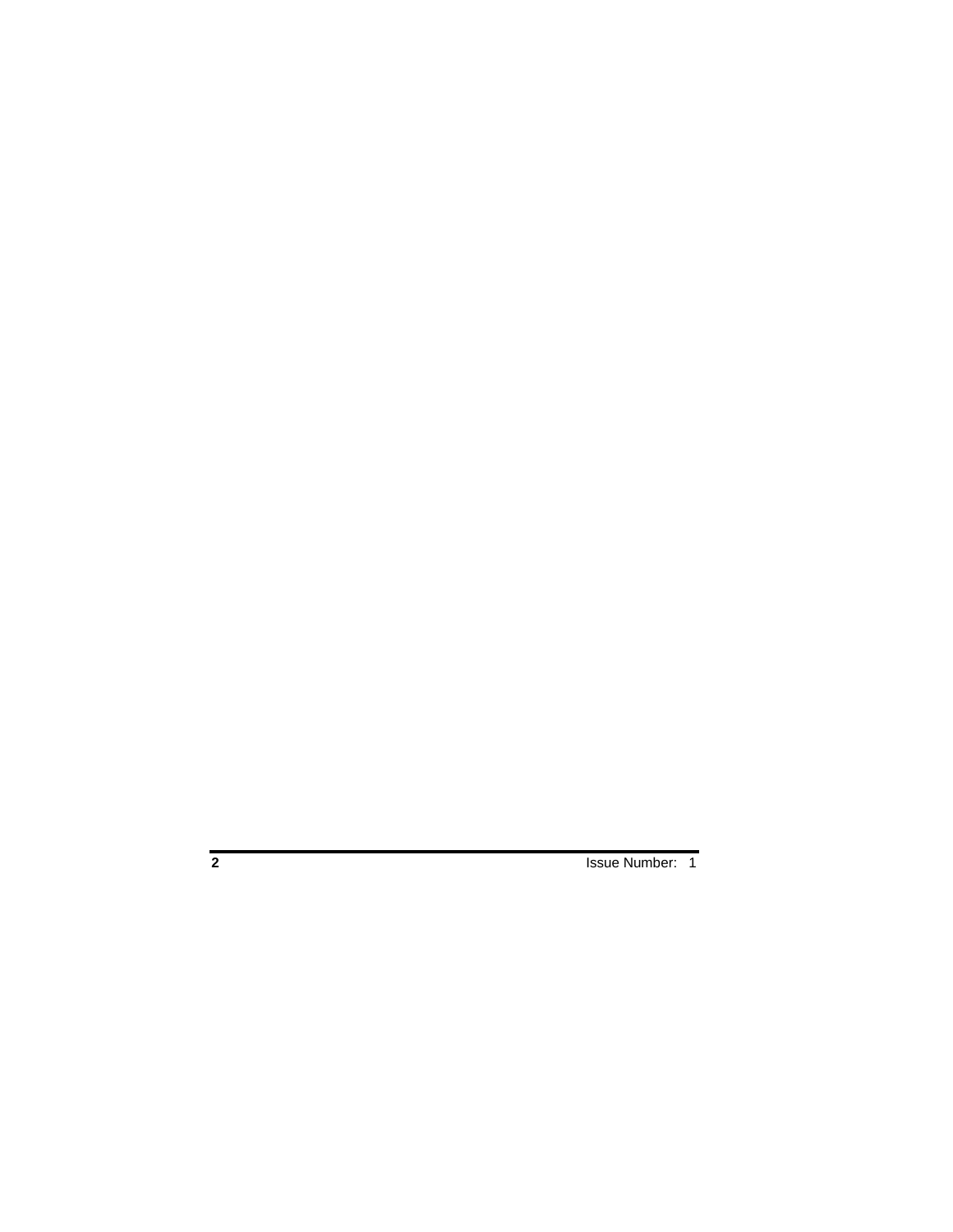# **2 Mechanical Installation**

### **NOTE**

**The Unidrive must be disconnected from the mains supply before installing or removing an option module.**

# **2.1 Unidrive**

- Isolate the Drive from the main supply and allow 5 minutes for the DC Bus capacitors to discharge.
- Insert the Unidrive CANopen interface module as shown below. Ensure that it is correctly inserted. The module will click firmly into place.
- To remove the module, pull on the black tab, and the module will disengage from the connector and pull out of the Drive.

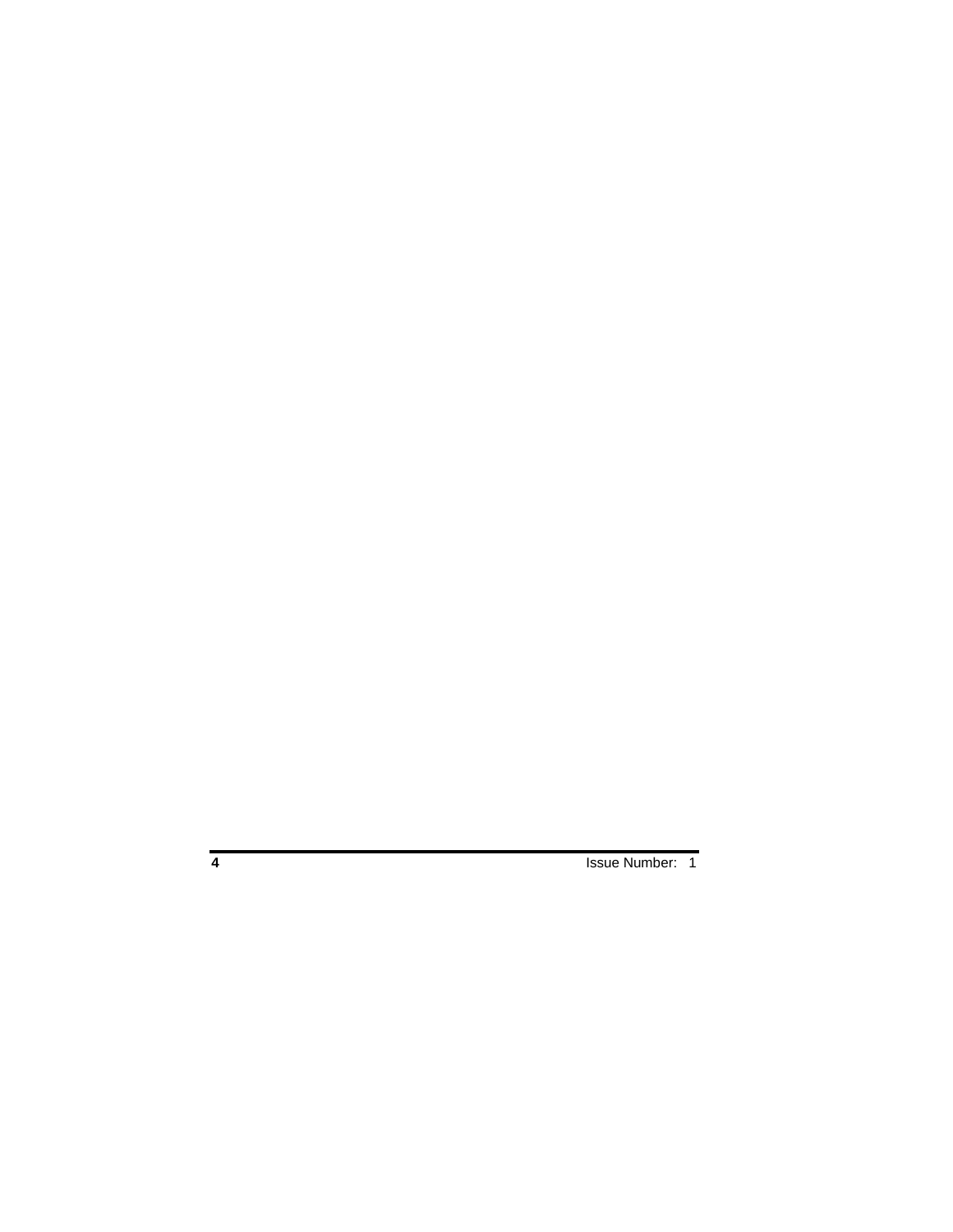# **3 Electrical Installation**

## **3.1 CANopen Connector**

The Unidrive CANopen Interface provides a standard 9-way D-type male connector (B) for the CANopen network. A small converter board is also provided that converts the D-type connector to screw terminals.

Connectors C and D on the Unidrive CANopen interface are the RS232 programming port (C) and RS485 general purpose communications port (D) of the UD70.



The pin connections for the D-type connector and the 5-way terminal block connector are given in the table below.

| Signal                   | Terminal<br><b>Block</b> | D-type<br>Terminal | <b>Function</b>          |
|--------------------------|--------------------------|--------------------|--------------------------|
| 0v                       |                          | 3                  | Power supply 0V (Black)  |
| CAN-L                    | 2                        | 2                  | Data signal low (Blue)   |
| <b>SHIELD</b>            | 3                        | 5                  | Shield                   |
| CAN-H                    |                          |                    | Data signal high (White) |
| $\mathsf{V}_\mathsf{DC}$ | 5                        | 9                  | Power Supply +24V (Red)  |

The external power supply is optional, and is only used to supply the CAN transceivers and line drivers. The Unidrive CANopen interface hardware does not require this supply to operate to the full CAN network specification.

If an external power supply is used, it must be +24V ±20%. A Unidrive CANopen interface will draw a maximum of 5mA.

#### **NOTE**

**All diagrams in this manual illustrate connections using the 5-way screw terminal connector block.**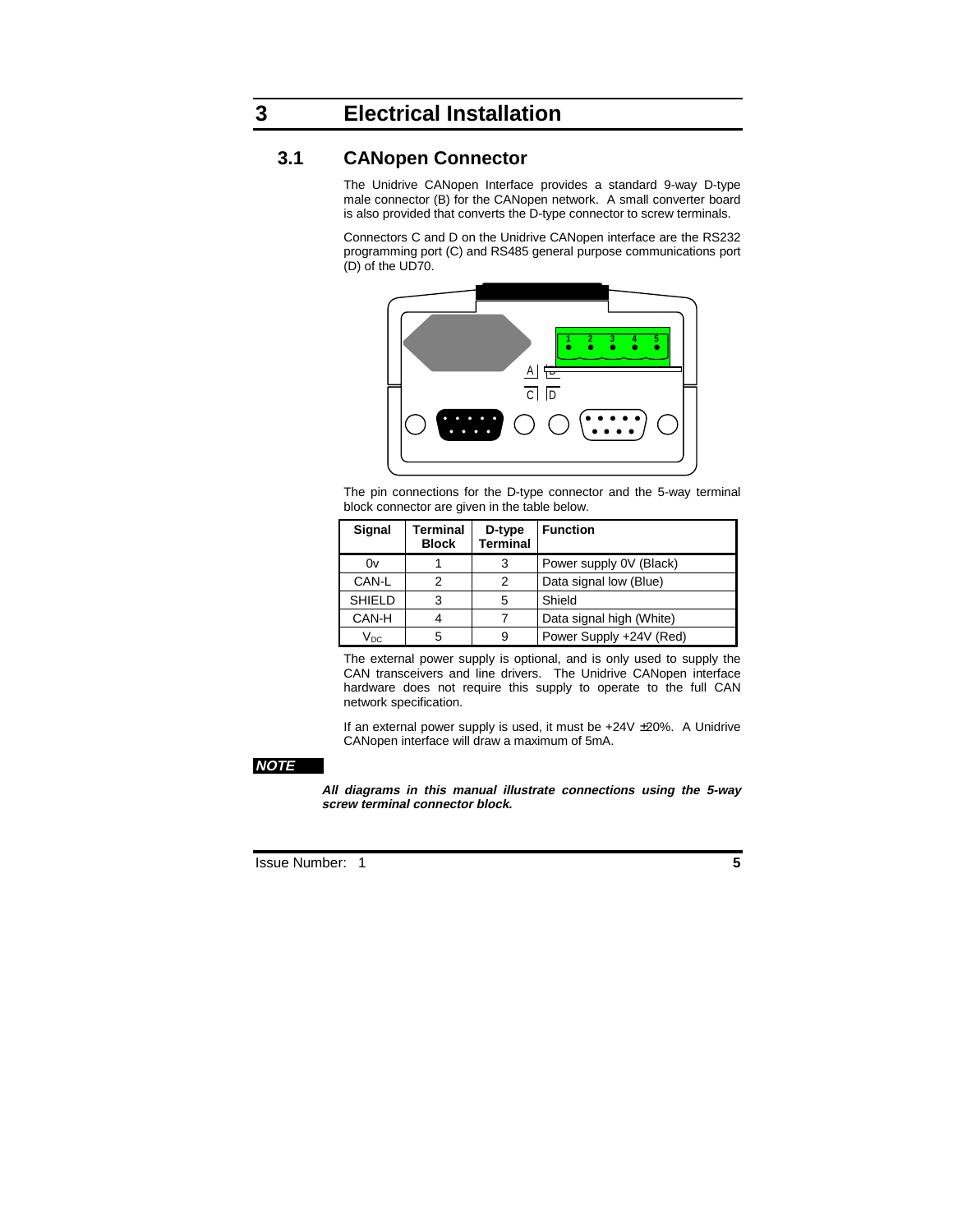# **3.2 CANopen Connections**

To connect a node to the CANopen network, make the connections as shown in the diagram below. The cable screen must be connected to the middle pin of the CANopen connector.



# **3.3 CANopen Network Termination**

There is no termination resistor supplied on the Unidrive CANopen Interface. It is the user's responsibility to ensure that both ends of each section of network cable are correctly terminated.

A 120Ω 0.25W resistor should be connected between the CAN-H and CAN-L lines at each end of the main trunk cable, as shown in the diagram below.



#### **NOTE**

**The above method of connecting the termination resistor ensures that the network remains terminated when the CANopen connector is disconnected from the node.**

It is very important in high-speed communications networks that the network communications cable is correctly terminated. Failure to terminate the network properly may mean that the network operates with substantially reduced noise immunity, or in the worst case, the network doesn't work at all.

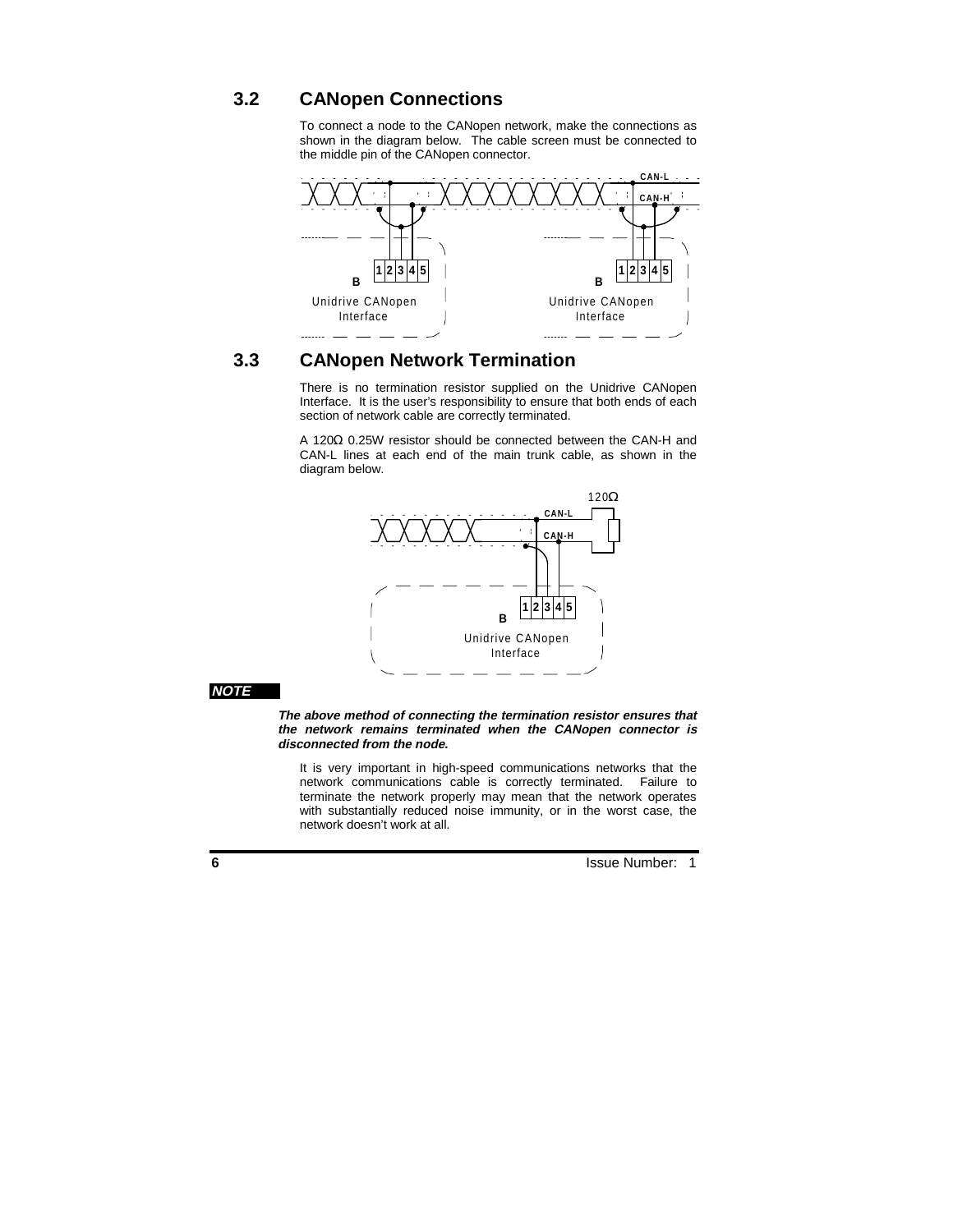# **3.4 CANopen Cable**

CANopen networks (like most fieldbus systems) run at high data rates, and consequently require cable specifically designed to carry high frequency signals. Low quality cable may attenuate the signals, and thus render the signal unreadable for the other nodes on the network.

Details of approved cables types and their manufacturers can be found on the CiA web site at "www.can-cia.de".

### **NOTE**

**Control Techniques can only guarantee correct and reliable operation of the Unidrive CANopen interface if all installed network components (including the network cable) have full Product Conformance Certification from the CiA.**

### **3.5 Maximum Network Length**

The maximum network length depends on the data rate required. The maximum number of nodes on a network without a repeater is 32.

| Data Rate<br>(bits/sec) | <b>Maximum Bus</b><br>Length |
|-------------------------|------------------------------|
| 10k                     | 5000                         |
| 20 <sub>k</sub>         | 2500                         |
| 50 <sub>k</sub>         | 1000                         |
| 125k                    | 500                          |
| 250k                    | 250                          |
| 500k                    | 100                          |
| 800k                    | 50                           |
| 1M                      | 30                           |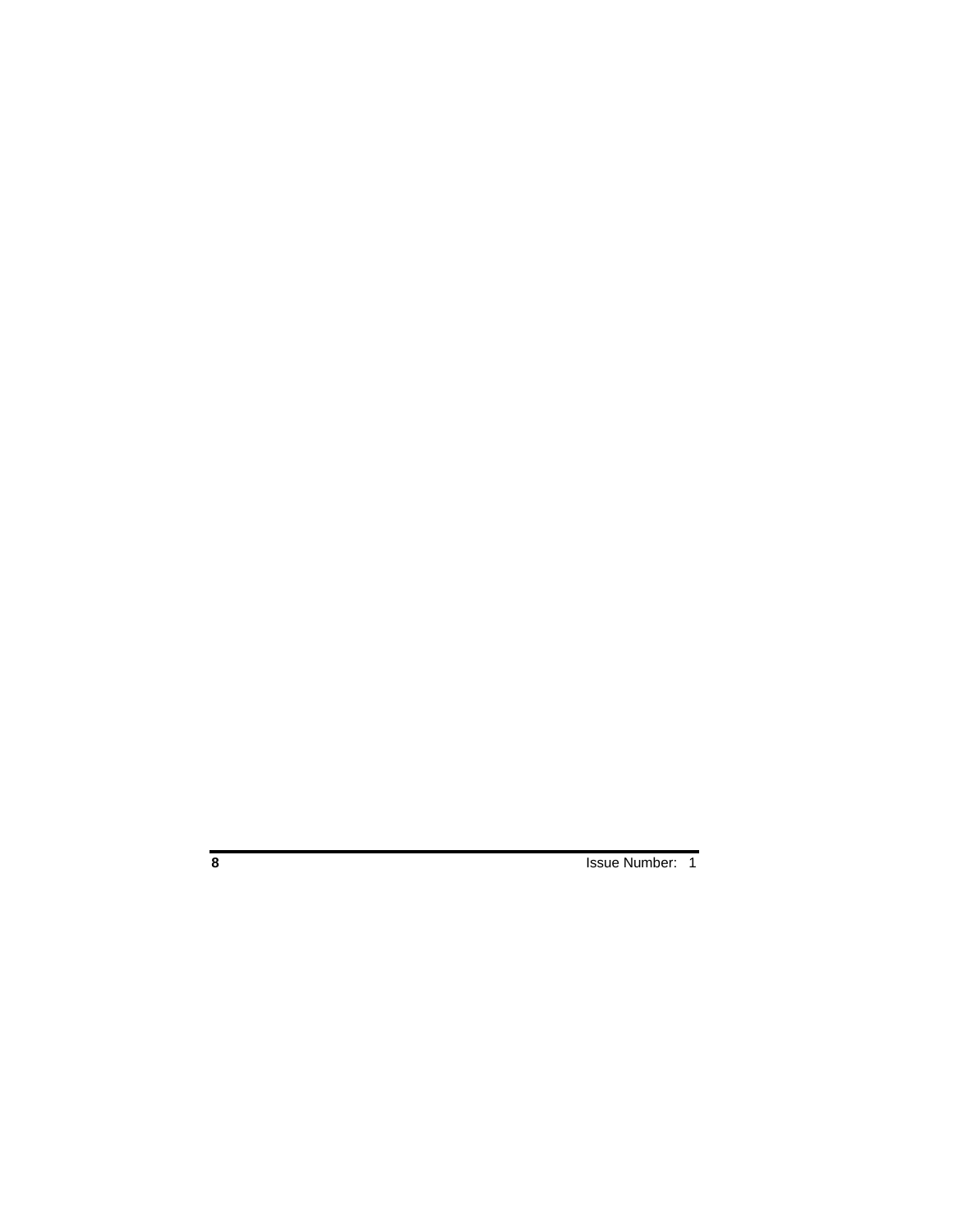# **4 Getting Started**

# **4.1 Quick Start**

The Unidrive CANopen interface can be configured using parameters in the Unidrive. The parameters listed in the table below should be configured on each node BEFORE connecting the node to the CANopen network.

| <b>Function</b>        | <b>Unidrive</b> | Recommended<br>Setting |
|------------------------|-----------------|------------------------|
| Node Address           | #20.05          | 0 to 127               |
| Network Data Rate      | #20.08          | $0$ to $7$             |
| Network Loss Trip Time | #20.11          | 0 to 2000              |
| Diagnostic             | #20.50          |                        |

All parameters must be stored, and the CANopen interface reset before any changes in configuration will take effect. Refer to section 4.5 on page 10 for details.

# **4.2 CANopen Node Address**

#### **Unidrive:** #20.05

Every node must be given a unique network address. If a node is assigned an address, and that address already exists on the CANopen network, the nodes may interfere with each other.

The valid range of addresses is from 1 and 127, while setting the node address to 0 will disable the CANopen interface.

# **4.3 CANopen Data Rate**

#### **Unidrive:** #20.08

All nodes on CANopen must be configured to run at the same data rate. The range of data rates available is shown in the table below.

| Data Rate<br>(bits/sec) | <b>Unidrive</b><br>(H20.08) | Data Rate<br>(bits/sec) | <b>Unidrive</b><br>(H20.08) |
|-------------------------|-----------------------------|-------------------------|-----------------------------|
| 10K                     |                             | 250K                    |                             |
| 20K                     |                             | 500K                    |                             |
| 50K                     |                             | 800K                    | 6                           |
| 125K                    | 3                           | 1M                      |                             |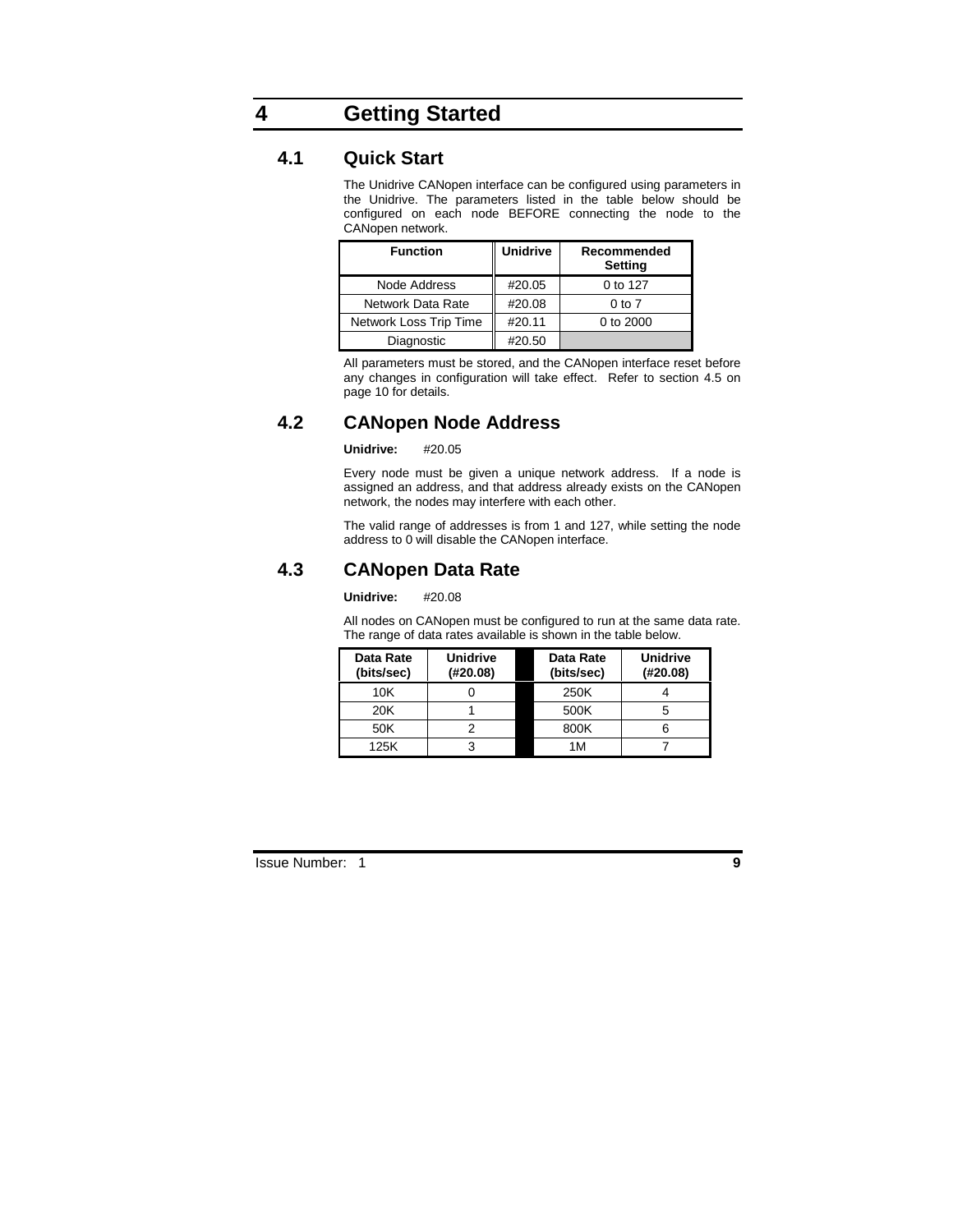# **4.4 Network Loss Trip Time**

**Unidrive:** #20.11

The CANopen interface can be configured to trip the Unidrive on "tr62" if a SYNC message is not received within the time period specified (in ms) in #20.11. Setting #20.11 to 0 will disable the trip.

The "SYNC Guard" mechanism is used to generate the trip. This mechanism resets a timer to 0 when a SYNC message is received, and a "tr62" is generated if the timer reaches the specified network loss trip time, also known as the "SYNC Guard Time". This value is specified in milliseconds in #20.11.

The "Node/Life Guarding" mechanism is also supported, but the configuration registers are not available through parameters. The master controller must configure this mechanism during initialisation. (See section 9.3 for more details.)

# **4.5 Initialising Set-up Changes**

CANopen configuration parameters are only read during the initialisation sequence of the CANopen interface, thus preventing unpredictable network behaviour while parameters are being edited. When parameters have been configured, the Unidrive CANopen interface must be reset to implement the changes in network set-up.

The UD70 can be reset from the Unidrive keypad in 2 ways.

- Set #MM.00 to 1070 and press the red RESET button. This will implement any changes made to the CANopen configuration, but the changes will NOT be stored. If power is lost to the Drive, the changes made will be lost, and the UD70 will revert to the stored configuration.
- Set #17.19 to 1. This causes a full reset of the UD70, and implements any changes made to the CANopen configuration. It will also force the UD70 to store the #20.PP parameters in FLASH memory, thus ensuring that the changes will not be lost when power is removed from the Drive. The UD70 will reset #17.19 to 0, when the reset sequence is complete.

#### **NOTE**

**CANopen configuration parameters are stored in the FLASH memory inside the UD70. This means that if a module is moved to a different node on the network, the previous settings will be retained.**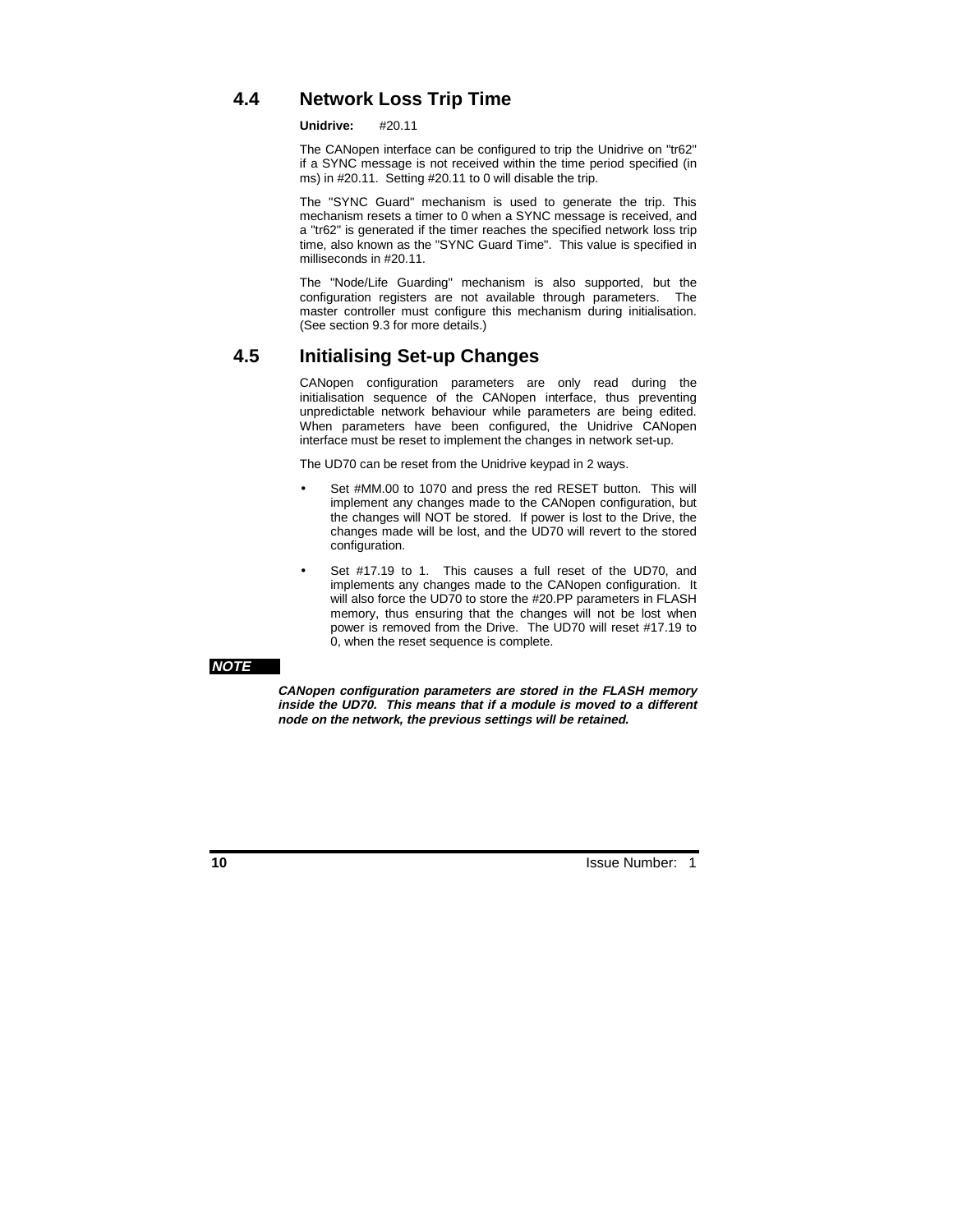# **4.6 Network Status**

**Unidrive:** #20.50

The status of the CANopen network is displayed in #20.50, and can be viewed on the display on the Unidrive.

| #20.50   | <b>Operating State</b>     | <b>Description</b>                                                                                                                                              |
|----------|----------------------------|-----------------------------------------------------------------------------------------------------------------------------------------------------------------|
| >0       | <b>OPERATIONAL</b>         | Indicates that the slave is communicating<br>with the master controller. Displays the<br>number of TxPDO, RxPDO and SDO<br>messages per second.                 |
| $\Omega$ | <b>STOPPED</b>             | The master has put the slave node into the<br>STOPPED state. No data transfer (except<br>SDO messages) will occur in this state.                                |
| $-1$     | PRF-<br><b>OPERATIONAL</b> | Indicates that the CANopen interface has<br>initialised correctly, and is waiting for a<br>master controller to start communications.                           |
| $-2$     | <b>INITIALISATION</b>      | Indicates that the CANopen interface has<br>not initialised correctly. Likely causes are<br>hardware faults, and you should contact<br>your local Drive centre. |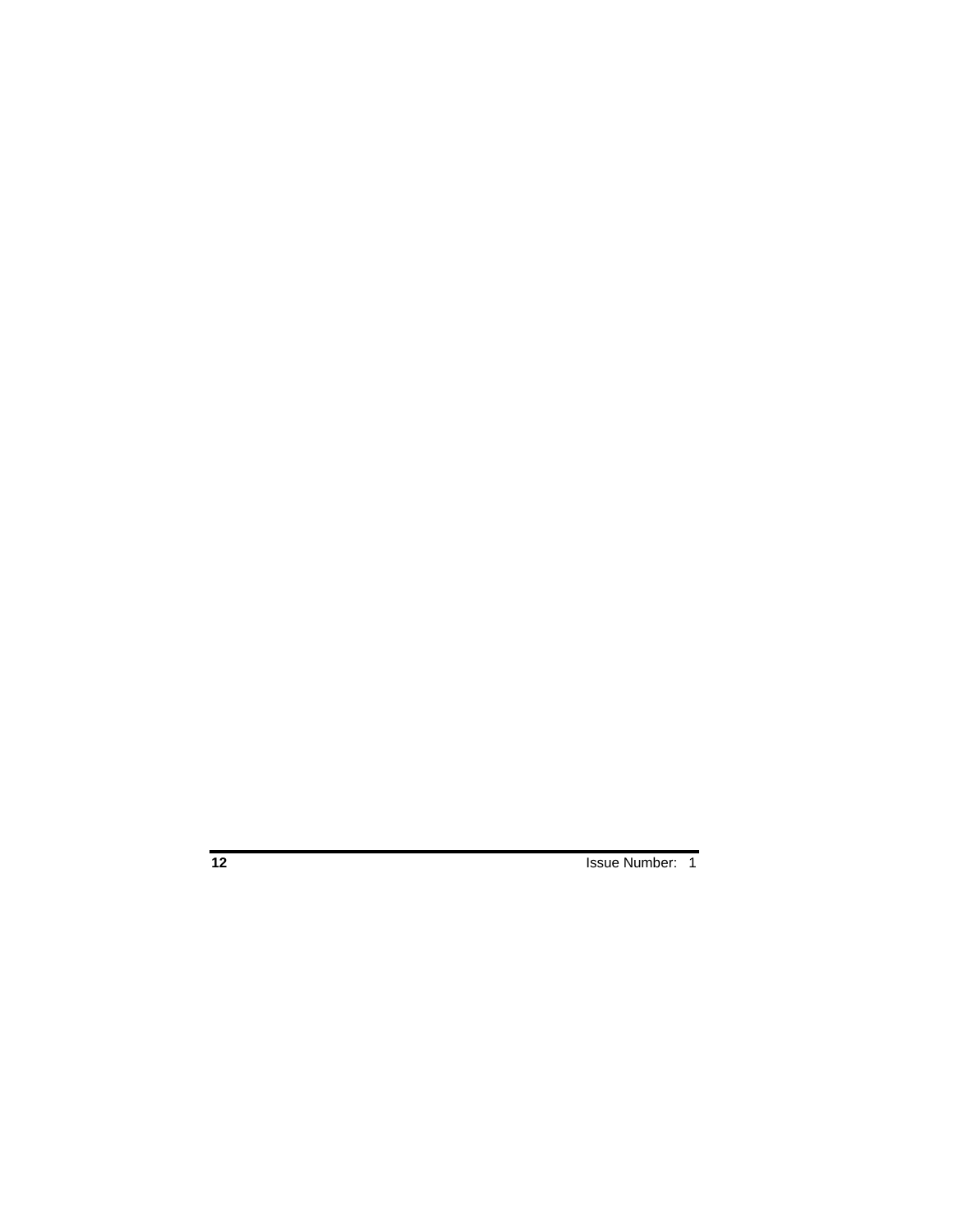# **5 Cyclic Data**

#### **NOTE**

**"RxPDO" and "TxPDO" describe the direction of data transfer with respect to the Unidrive CANopen interface.**

# **5.1 What is Cyclic Data?**

Cyclic data is a method data transfer that must be set-up during network configuration, but is transmitted automatically once configuration is complete. The high-speed data transfer is achieved by transmitting only the data values for each cyclic channel over the CANopen network, and relying on local mapping information within the Drive to ensure the correct data is sent to the correct locations. This method relies on the PLC program writing and reading data values to and from the registers allocated to the node during network configuration, and the source and destination of IN and OUT data being set-up correctly in the Drive itself.

The flexibility of the Control Techniques Unidrive CANopen interface means that each cyclic data IN channel can be directed to any readwrite Drive parameter. Similarly, each cyclic data OUT channel can use any Drive parameter as a source of data.

#### **NOTE**

**The mapping configuration cannot be changed dynamically, as a full RESET of the Unidrive CANopen Interface must be performed before the any mapping changes become active.**

### **5.2 Process Data Objects (PDO)**

CANopen uses Process Data Objects (PDOs) to implement automatic data transfer. PDO details are stored in the CANopen "Object Dictionary", which stores data values about all aspects of the CANopen interface. (See section 9.5) A full listing of the Object Dictionary entries available within the Unidrive CANopen interface can be found in the advanced detail section.

For TxPDO1 and RxPDO1, these details are read from Drive parameters, and automatically written into the Object Dictionary. This simplifies the cyclic data transfer set-up for the Unidrive CANopen interface.

TxPDO2 and RxPDO2 are also provided, and are designed to transfer signed 32-bit data. The data mapping for these objects is fixed, but the COB-ID data is defined using Drive parameters.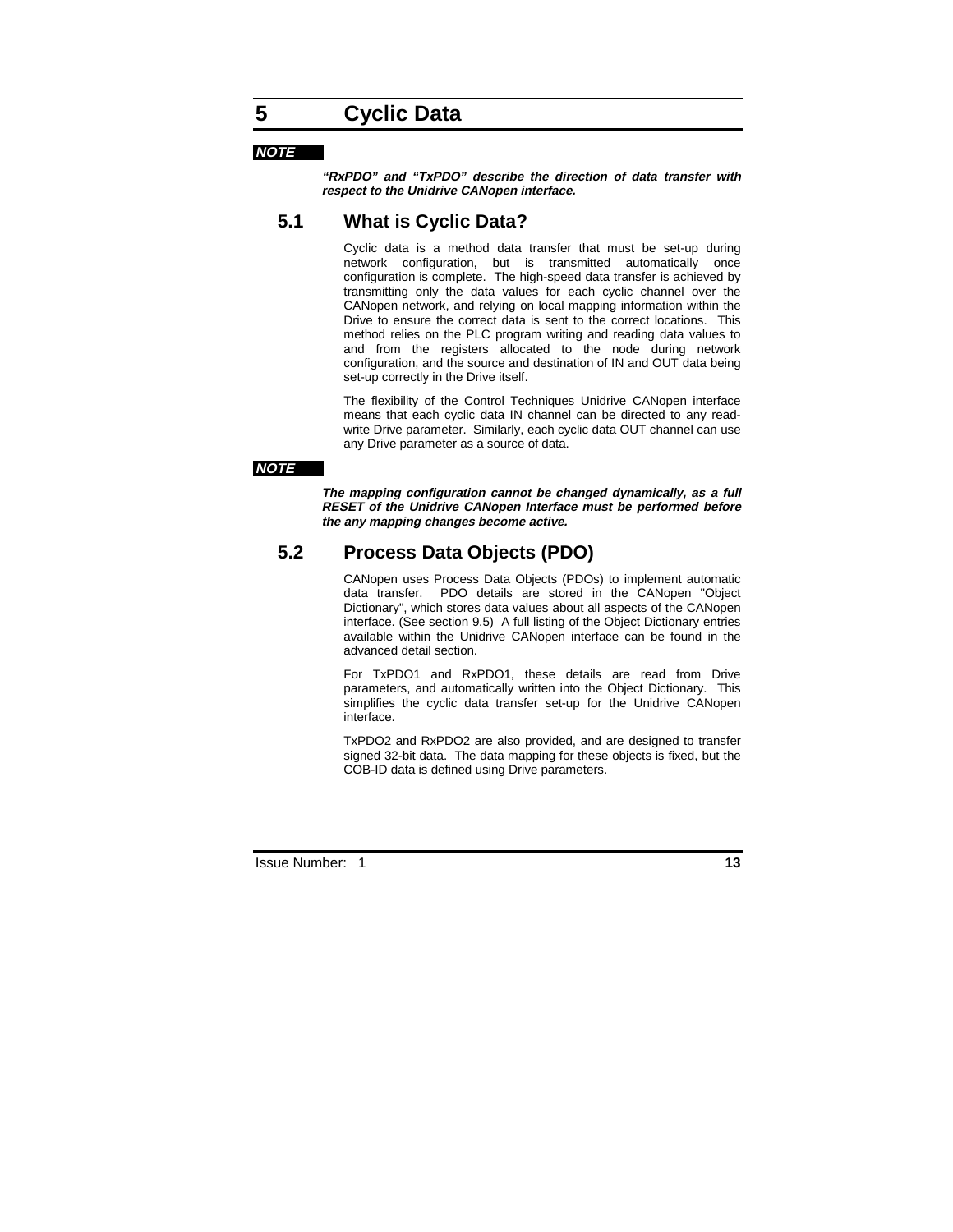#### **5.2.1 Receive Process Data Object 1 (RxPDO1)**

Receive PDO 1 consists of three 16-bit parameter values, and can be referred to as the IN cyclic data channels. The data transferred over the 3 cyclic data channels can be mapped to any read/write destination parameter in the Unidrive.

The COB-ID is automatically assigned for RxPDO1 using the node address, and may need to be entered manually when configuring the CANopen master controller.

COB-ID = 512 + #20.05

#### **5.2.2 Transmit Process Data Object 1 (TxPDO1)**

Transmit PDO 1 also consists of three 16-bit parameter values, and can be referred to as the OUT cyclic data channels. Any read/write or read only parameter in the Unidrive can be selected as the data source parameter for any cyclic data channel.

The COB-ID is automatically assigned for TxPDO1 using the node address, and may need to be entered manually when configuring the CANopen master controller. The decimal COB-ID can be calculated as:

 $COB$ -ID = 384 + #20.05

# **5.3 Mapping Parameters on Unidrive**

The mapping for the cyclic data channels (RxPDO1 and TxPDO1) on the Unidrive CANopen Interface can be configured from the Drive keypad using menu 20 parameters.

The mapping method is similar to the method used in Unidrive for mapping analogue inputs and outputs. The value entered in the mapping parameter takes the form MMPP, where MM = menu number of the target parameter and  $PP =$  parameter number of the target parameter.

RxPDO1 and TxPDO1 parameters cannot be mapped to the internal 32-bit registers in the UD70. RxPDO2 and TxPDO2 provide the capability, if required, to map to 32-bit registers. (See section 5.4)

| Cyclic<br><b>Channel</b> | <b>Mapping</b><br><b>Parameter</b> | Value | <b>Default Mapping Status</b>    |  |
|--------------------------|------------------------------------|-------|----------------------------------|--|
| IN Word 1                | #20.07                             | 9011  | #90.11, Drive status word        |  |
| IN Word 2                | #20.03                             | 201   | #2.01, post-ramp speed reference |  |
| IN Word 3                | #20.04                             | 402   | #4.02, torque-producing current  |  |
| OUT Word 1               | #20.06                             | 9011  | #90.11, Drive control word       |  |
| OUT Word 2               | #20.01                             | 121   | #1.21, digital speed reference 1 |  |
| OUT Word 3               | #20.02                             | 408   | #4.08, torque reference          |  |

The default mapping values are shown in the table below.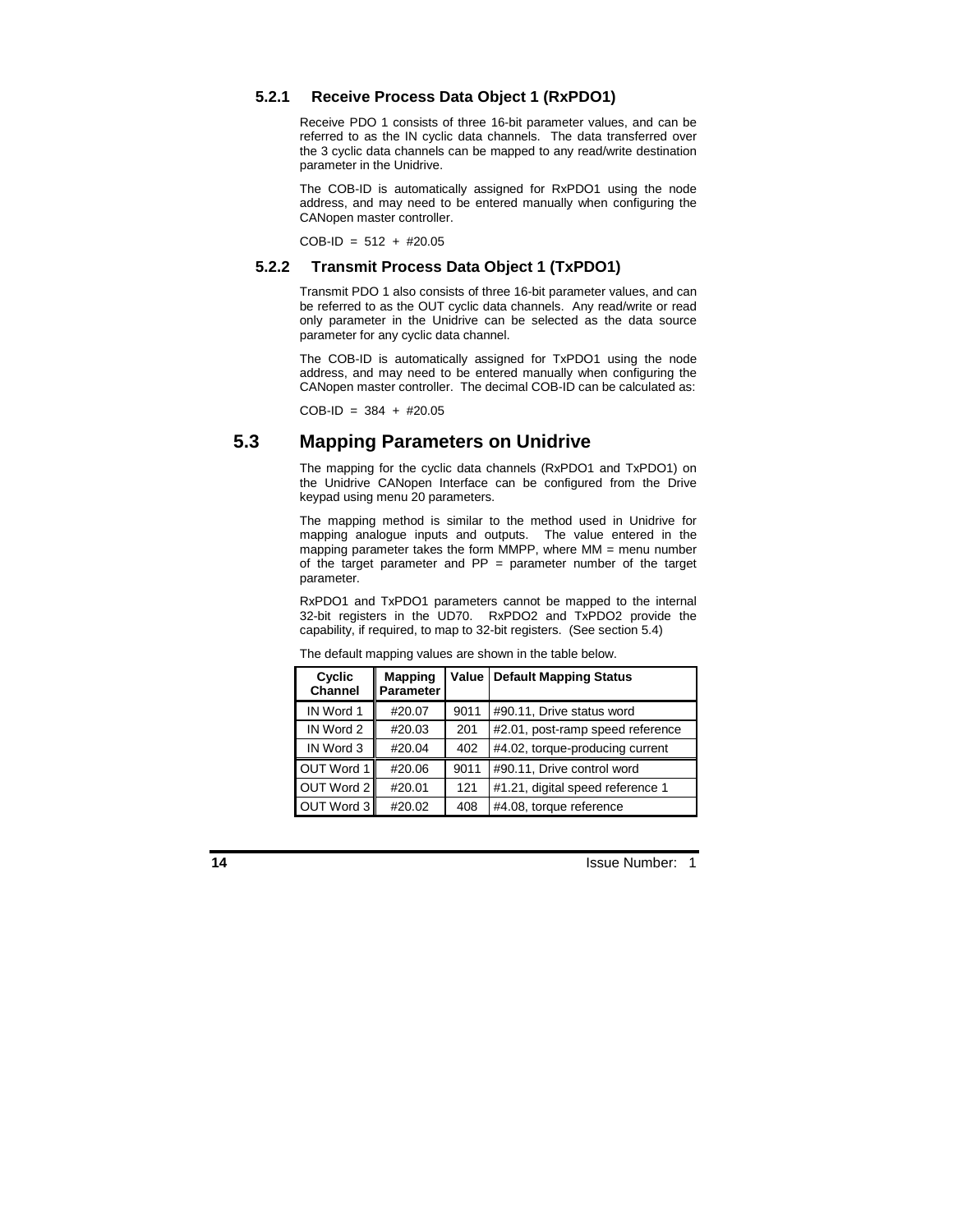#### **NOTE**

**#20.01 to #20.20, and #20.50, are all reserved for CANopen set-up and configuration. Mapping to these parameters should be avoided as they may be used to configure new features in future versions of the CANopen interface.**

If a mapping parameter is set to an invalid value (target parameter does not exist) the mapping will revert back to the default value when the UD70 is reset.

If a cyclic channel is not required, setting the mapping value to -1 will disable it. The data word will still be transmitted over the network, but the data value will not be written to any Drive parameter.

# **5.4 Internal 32-Bit Parameters in UD70**

The Unidrive CANopen Interface has a set of internal 32-bit registers, which are addressed as \_Pxx%, \_Qxx%, \_Rxx% or \_Sxx% from the DPL program. The Qxx% registers are used with the internal position controller in the UD70.

The Process Data Objects RxPDO2 and TxPDO2 allow the transfer of two 32-bit data values. The mapping for the PDOs is fixed as shown in the table below.

| <b>Process Data</b><br><b>Object</b> | 32-bit Cyclic<br><b>Channel</b> | <b>Source/Destination</b><br>Register |
|--------------------------------------|---------------------------------|---------------------------------------|
| RxPDO <sub>2</sub>                   | IN Double Word 1                | S00%                                  |
| RxPDO <sub>2</sub>                   | IN Double Word 2                | S01%                                  |
| TxPDO <sub>2</sub>                   | <b>OUT Double Word 1</b>        | R00%                                  |
| TxPDO <sub>2</sub>                   | OUT Double Word 2               | R01%                                  |

#### **5.4.1 Receive Process Data Object 2 (RxPDO2)**

RxPDO2 consists of two 32-bit parameter values, and can be referred to as 32-bit IN cyclic data channels. The mapping for the data received by RxPDO2 is fixed, with RxPDO2 always writing the data received to registers \_S00% and \_S01%.

The COB-ID is for RxPDO2 taken directly from #20.16, and is unrelated to the node address. If RxPDO2 is being used to communicate with a CANopen master controller, the recommended COB-ID is:

Recommended COB-ID = 768 + Node Address

RxPDO2 can also be used to receive data from another Unidrive over a CANopen network with no CANopen master controller. (See section 9 for more details.)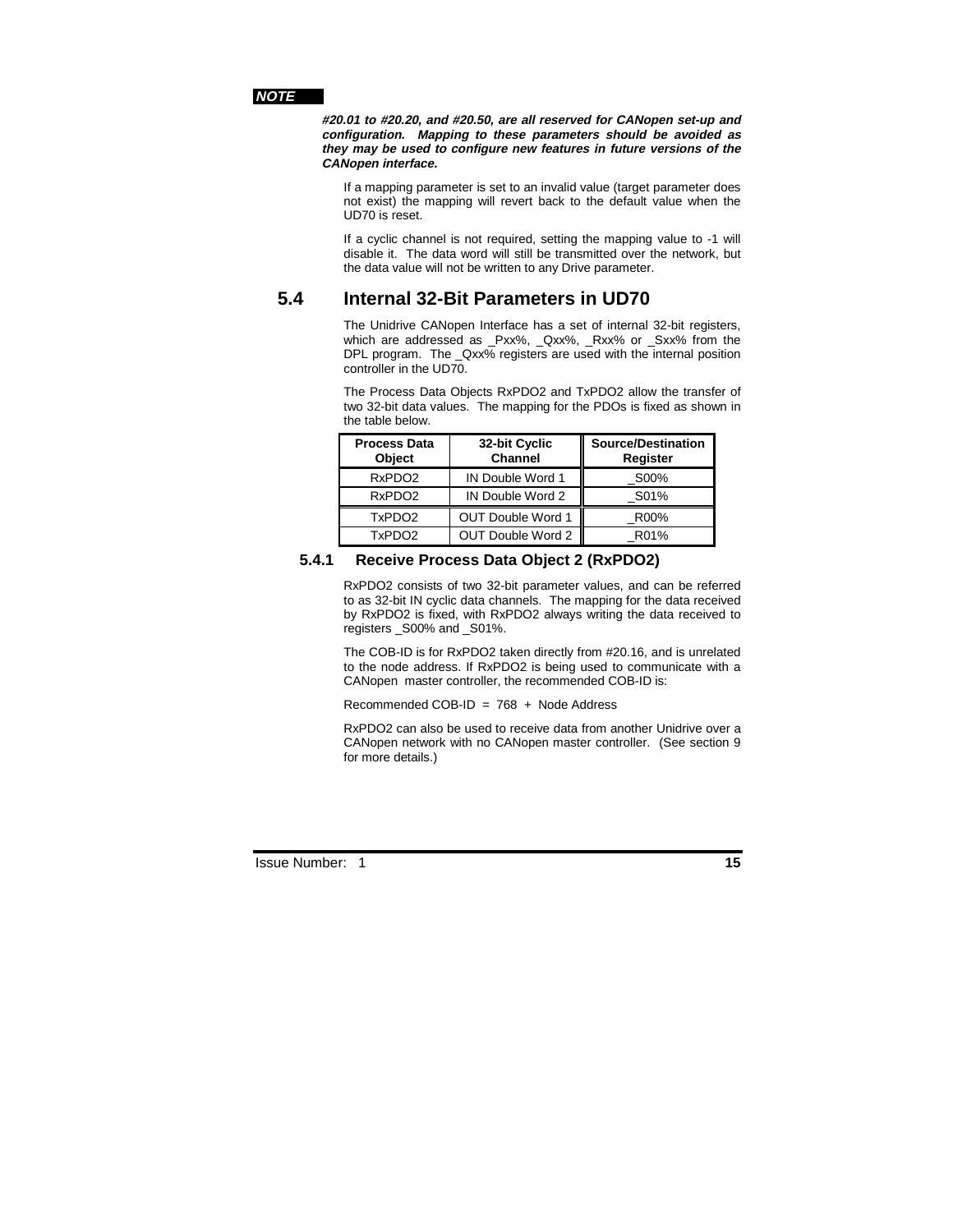#### **5.4.2 Transmit Process Data Object 2 (TxPDO2)**

TxPDO2 also consists of two 32-bit parameter values, and can be referred to as 32-bit OUT cyclic data channels. The mapping for the data transferred by TxPDO2 is fixed, with TxPDO2 always reading data from registers R00% and R01%.

The COB-ID is for TxPDO2 taken directly from #20.17, and is unrelated to the node address. Although any COB-ID can be entered, the recommended method of assigning the decimal COB-ID for TxPDO2 is:

Recommended COB-ID =  $640 + \text{Node Address}$ 

TxPDO2 can also be used to send data to another Unidrive over a CANopen network with no CANopen master controller. (See section 9 for more details.)

### **5.5 Changing The Cyclic Data Mappings**

The Unidrive CANopen interface must be reset before the changes will take effect. This prevents any corruption of the Drive parameters as a mapping parameter is changed to its new value at the keypad. To reset the UD70 from the Unidrive keypad, set #MM.00 to 1070 and press the red RESET button on the keypad.

### **5.6 Storing Parameters**

Although any changes to the mapping will take effect after a reset sequence, the new values must be stored in non-volatile memory if they are to be restored automatically next time the Drive is powered up.

#### **5.6.1 Saving Unidrive Parameters (Menu 1 to 19)**

All parameters in these menus are saved in the EEPROM in the Unidrive. If the Unidrive CANopen interface is replaced in the Drive, these values will still be available when the Drive is next powered up.

To initiate the Unidrive parameter save sequence, set #MM.00 to 1000 and press the red RESET button on the keypad.

#### **5.6.2 Saving Unidrive Parameters (Menu 20 and Internal)**

All menu 20 parameters and internal 32-bit parameters (\_Pxx% and \_Qxx%) are stored in the FLASH memory of the UD70. If a module has been used before, the stored values may be very different from the normal default settings.

To initiate the non-volatile save sequence for these parameters, set #17.19 to 1. The UD70 will then store menu 20 and the internal 32-bit parameters, clear #17.19 back to zero and completely reset itself.

The UD70 can also be configured to store these parameters automatically when the Drive powers down. The store routine is triggered when an under-voltage (UU) trip occurs. Setting #17.20 to 1 enables this feature.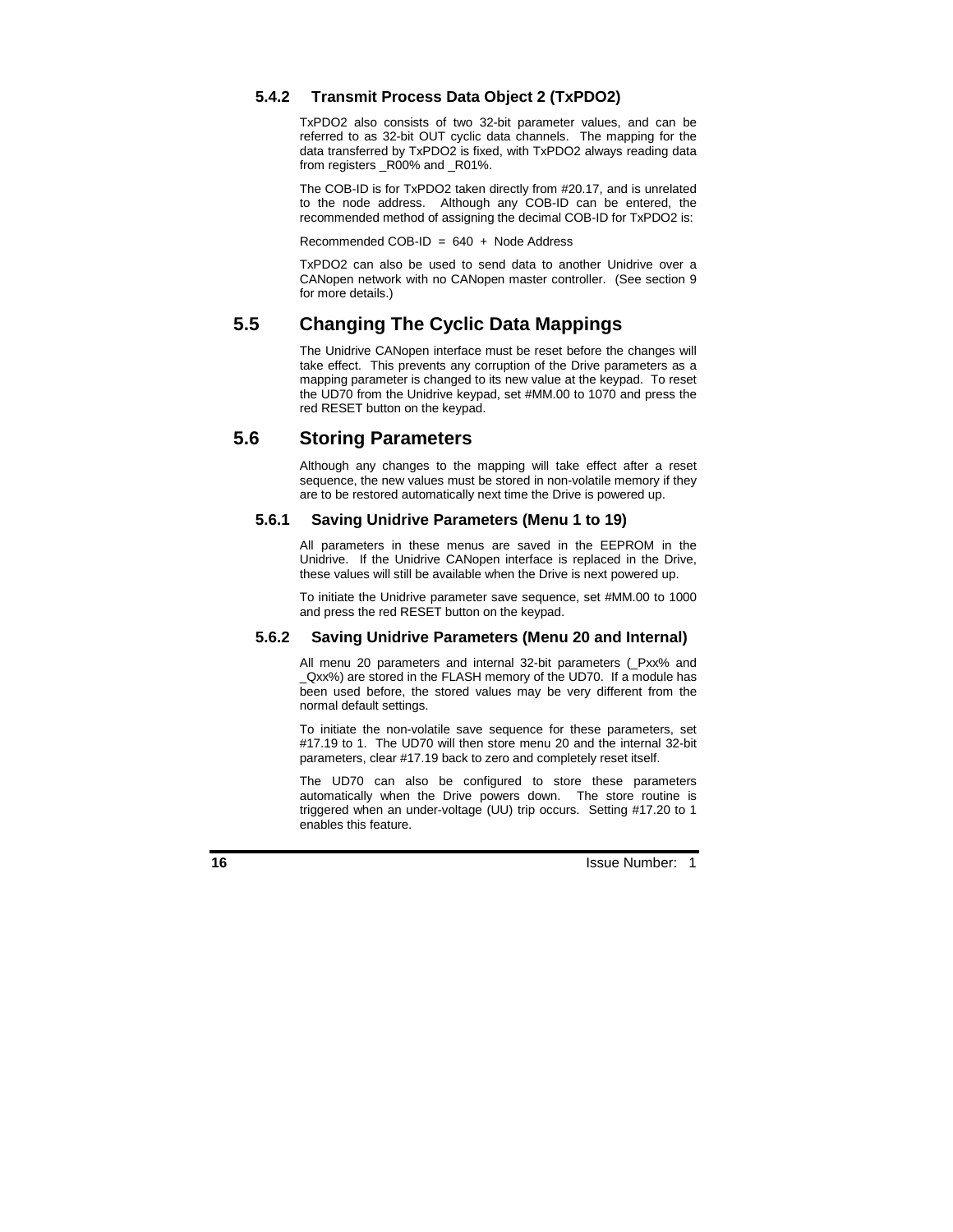# **5.7 Mapping Conflicts**

When the mapping parameters for the CANopen cyclic channels are set, care must be taken to ensure that there are no clashes with the mapping of the analogue and digital inputs within the Drive. The Unidrive CANopen interface will not indicate any conflict of mapping parameters. Possible conflicts can occur with analogue and digital inputs, IN data from the CANopen network, and internal Drive function reference, e.g. motorised pot and PID output.

If a numerical parameter is written to from two different sources, the value of this parameter will depend entirely upon the scan times for the analogue or digital input and the CANopen network. Further confusion may be caused due to the update rate of the display. A parameter may appear to be steady at a particular value, but occasionally glitch in the value will be seen. In reality, this value may be changing continuously, leading to erratic Drive behaviour.

| <b>Function</b> | <b>Mapping</b><br><b>Parameter</b> | <b>Function</b>   | <b>Mapping</b><br><b>Parameter</b> |
|-----------------|------------------------------------|-------------------|------------------------------------|
| Analogue I/P 1  | #7.10                              | Logic O/P 2       | #9.20                              |
| Analogue I/P 2  | #7.14                              | Motorised Pot O/P | #9.25                              |
| Analogue I/P 3  | #7.18                              | Binary Summer O/P | #9.33                              |
| Digital I/P 1   | #8.10                              | Comparator 1 O/P  | #12.07                             |
| Digital I/P 2   | #8.13                              | Comparator 2 O/P  | #12.17                             |
| Digital I/P 3   | #8.16                              | Digital Lock Ref  | #13.06                             |
| Digital I/P 4   | #8.19                              | PID O/P           | #14.16                             |
| Digital I/P 5   | #8.21                              | RxPDO1 Channel 1  | #20.10                             |
| Digital I/P 6   | #8.23                              | RxPDO1 Channel 2  | #20.11                             |
| Logic O/P 1     | #9.10                              | RxPDO1 Channel 3  | #20.12                             |

To ensure that there are no mapping conflicts, check that each Unidrive mapping destination parameter has a different value programmed. Analogue and digital inputs can be de-programmed by setting the value to 0. Setting the mapping value to -1 will disable any channel on RxPDO1.

#### **5.7.1 Control Word Mapping Conflicts**

The control word provides a method of writing to multiple bit parameters using one data word. If one of the cyclic data channels is writing to the control word, the following bit parameters for each Drive must not be controlled by any digital inputs.

| Unidrive |       |        |  |  |
|----------|-------|--------|--|--|
| #6.15    | #6.32 | #18.31 |  |  |
| #6.30    | #1.45 | #18.32 |  |  |
| #6.31    | #1.46 | #18.33 |  |  |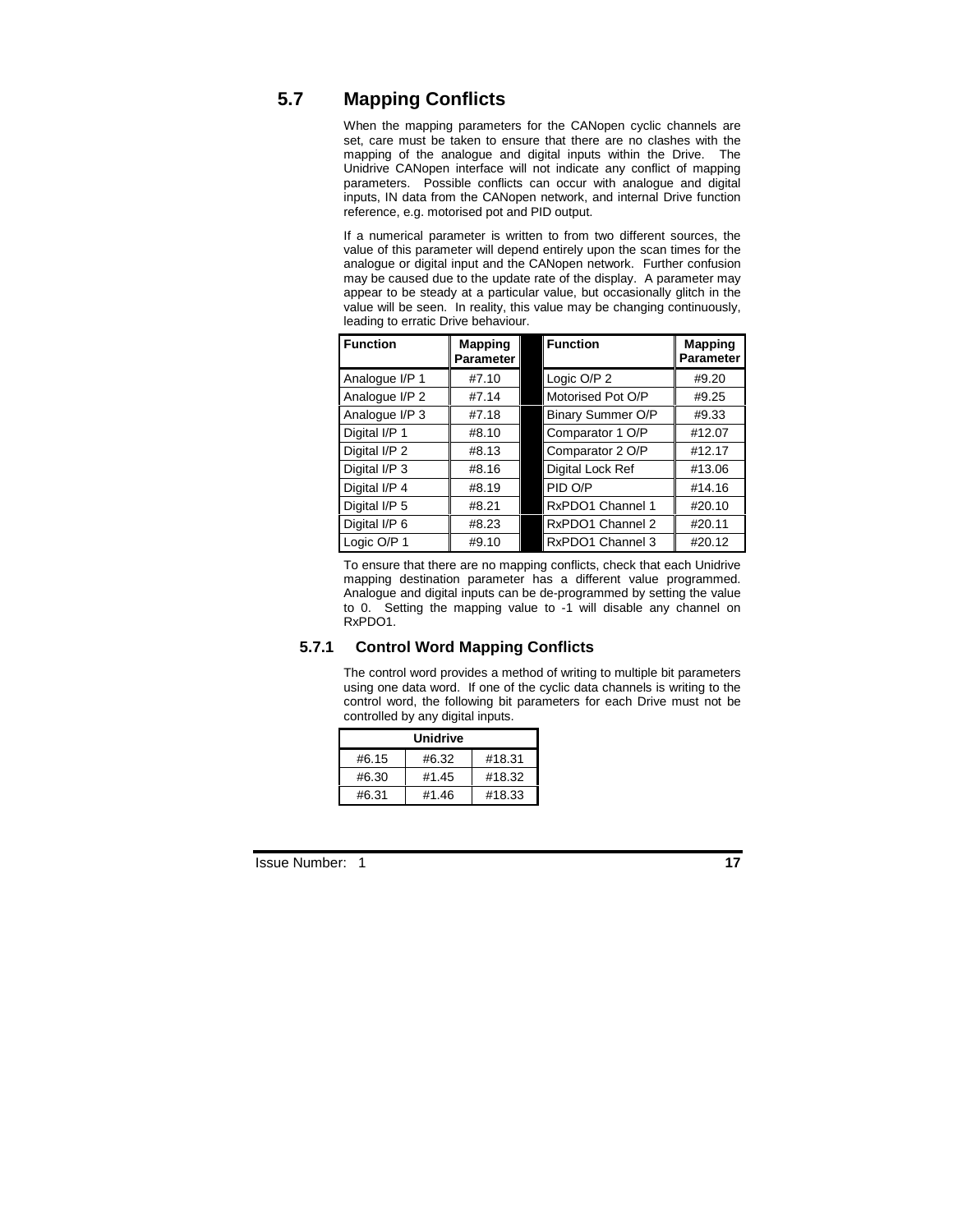# **5.8 Control Word for Unidrive**

The Control Word is an efficient way of remotely controlling the motion of a Drive. Each bit in the control word has a particular function, and provides a method of controlling the function of the Drive (RUN, JOG, etc.) with a single data word. The control word is addressed in the UD70 by writing to #90.11.

| <b>b15</b><br>$\mathbf{I}$ | <b>b14</b>     | b13    | b12<br>- 11    | <b>b11</b>     | <b>b10</b>     | b <sub>9</sub> | b8     |
|----------------------------|----------------|--------|----------------|----------------|----------------|----------------|--------|
| M <sub>6</sub>             | M <sub>5</sub> | #18.33 | M <sub>3</sub> | M <sub>2</sub> | M <sub>1</sub> | M <sub>0</sub> | #18.32 |

| b7 | b6 | b <sub>5</sub>                                                               | b4 | b3 | b2 | b <sub>1</sub> | b0 |
|----|----|------------------------------------------------------------------------------|----|----|----|----------------|----|
|    |    | $\parallel$ #18.31   #1.46   #1.45   TRIP    #6.32   #6.31   #6.30   #6.15 ' |    |    |    |                |    |

The bits shown as "Mx" are individual mask bits that allow the corresponding "bx" bit to be masked.

For example, if a control word is received where mask bit "M0" (b9) is set to 0, the value in b0 will NOT be written to #6.15. #6.15 will remain at its last value. If bit "M0" (b9) is set to 1, the value of b0 (0 or 1) will be written to #6.15. The same principle applies to all other "Mx" bits.

The "TRIP" bit will cause a "tr52" trip when set to 1, but the trip cannot be cleared until b4 has been reset to 0. Parameters #18.31 to #18.33 are general user parameters and do not have mask bits.

|                | <b>Unidrive CANopen Interface</b> |                    |  |  |  |  |
|----------------|-----------------------------------|--------------------|--|--|--|--|
| Bit            | <b>Parameter</b>                  | <b>Description</b> |  |  |  |  |
| 0              | #6.15                             | Drive enable       |  |  |  |  |
| 1              | #6.30                             | Sequencing bit 0   |  |  |  |  |
| $\overline{2}$ | #6.31                             | Sequencing bit 1   |  |  |  |  |
| 3              | #6.32                             | Sequencing bit 2   |  |  |  |  |
| 4              | <b>TRIP</b>                       | Drive Trip (tr52)  |  |  |  |  |
| 5              | #1.45                             | Pre-set select 0   |  |  |  |  |
| 6              | #1.46                             | Pre-set select 1   |  |  |  |  |
| 7              | #18.31                            | Application bit 1  |  |  |  |  |
| 8              | #18.32                            | Application bit 2  |  |  |  |  |
| 9              | M <sub>0</sub>                    | Mask bit for b0    |  |  |  |  |
| 10             | M1                                | Mask bit for b1    |  |  |  |  |
| 11             | M2                                | Mask bit for b2    |  |  |  |  |
| 12             | M <sub>3</sub>                    | Mask bit for b3    |  |  |  |  |
| 13             | #18.33                            | Application bit 3  |  |  |  |  |
| 14             | M <sub>5</sub>                    | Mask bit for b5    |  |  |  |  |
| 15             | M6                                | Mask bit for b6    |  |  |  |  |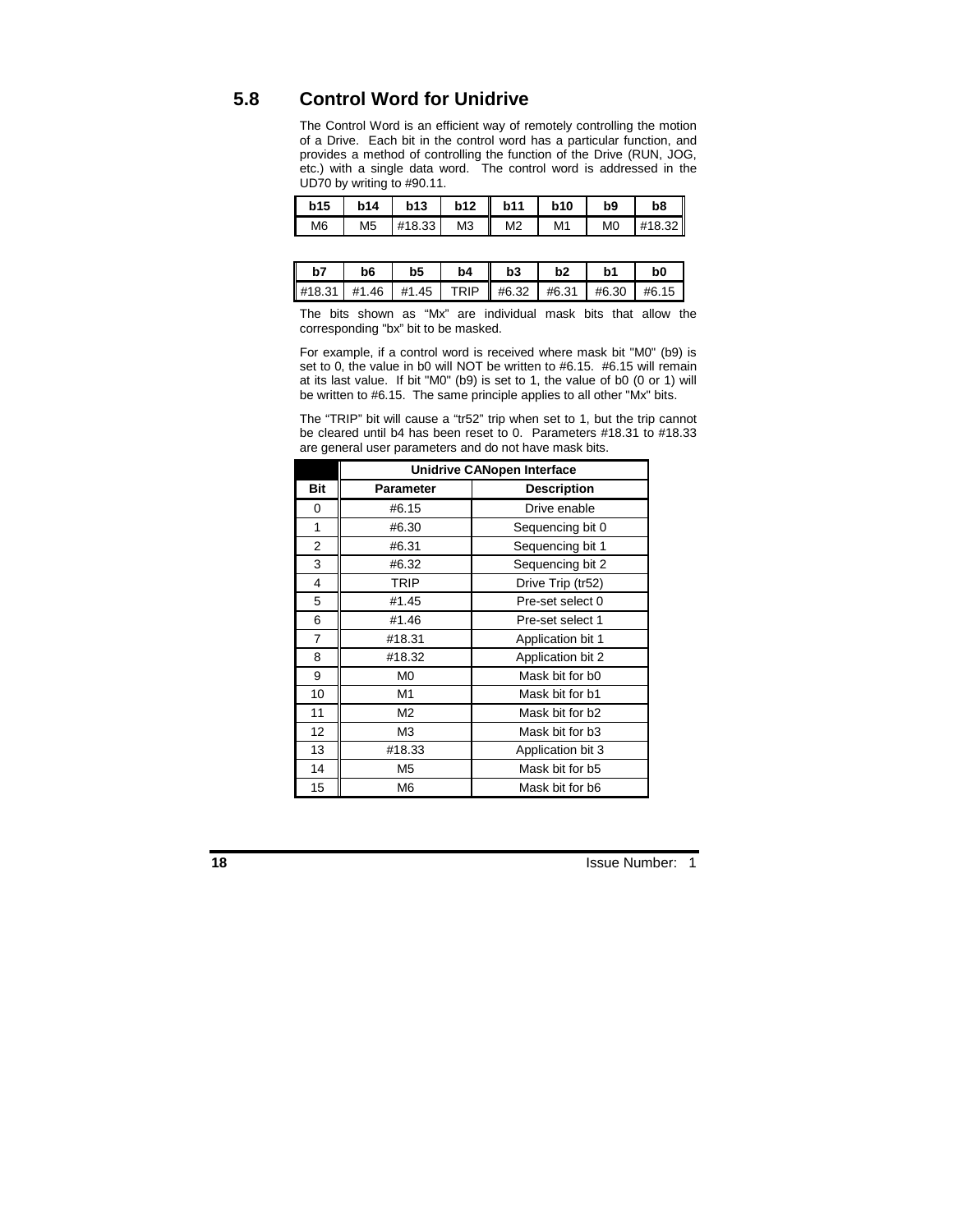#### **NOTE**

#### **If an "Mx" bit is reset to 0, the bit parameter that it masks will remain at it's previous value.**

All direct control of the sequencing bits (#6.30 - #6.32) from digital inputs must be disabled before the control word will can be used. (Set #8.16, #8.19 and #8.21 to another value or 0.) The sequencing bits have the following functions when set to 1.

|       | bit    | Parameter   Sequencing   Wire-proof PLC Mode<br>$(\#6.04 = 4)$ | <b>PLC Mode</b><br>$(\#6.04 = 3)$ |
|-------|--------|----------------------------------------------------------------|-----------------------------------|
| #6.15 | Enable | Enable                                                         | Enable                            |
| #6.30 |        | <b>Run Forward</b>                                             | Run                               |
| #6.31 |        | Jog                                                            | Jog                               |
| #6.32 |        | <b>Run Reverse</b>                                             | Reverse                           |

**ENABLE** The display will show "Inh" when set at 0, and depends on #6.30 and #6.32 when set to 1. Setting #6.15 to 0 overrides #6.30 and #6.32, and immediately disables the Drive. The motor will coast to rest if it is running when the Drive is disabled.

**JOG** The jog bit must be set, along with the appropriate run and direction signals.

To reset the Drive using the CANopen network, use the non-cyclic channel to set #10.38 to 100. The Drive will immediately clear #10.38 back to 0 and reset. (See Unidrive Advanced User Guide for more information.)

Some example control word values for the Unidrive are given in the tables below.

| b15-b12 b11-b8 |      | $b7-b4$ | $b3-b0$ | Value  | <b>Action (Wire-proof</b><br>PLC mode) |
|----------------|------|---------|---------|--------|----------------------------------------|
| 0000           | 0010 | 0000    | 0000    | 0x0200 | Drive disable                          |
| 0001           | 1110 | 0000    | 0001    | 0x1E01 | Enabled + stopped                      |
| 0001           | 1110 | 0000    | 0011    | 0x1E03 | Enabled $+$ run fwd                    |
| 0001           | 1110 | 0000    | 1001    | 0x1E09 | $Enabled + run rev$                    |
| 0001           | 1110 | 0000    | 1101    | 0x1E0C | Enabled $+$ jog rev                    |

| b15-b12 | $b11-b8$ | $b7-b4$ | $b3-b0$ | Value  | <b>Action (PLC mode)</b> |
|---------|----------|---------|---------|--------|--------------------------|
| 0000    | 0010     | 0000    | 0000    | 0x0200 | Drive disable            |
| 0001    | 1110     | 0000    | 0001    | 0x1E01 | Enabled + stopped        |
| 0001    | 1110     | 0000    | 0011    | 0x1E03 | Enabled + run fwd        |
| 0001    | 1110     | 0000    | 1011    | 0x1E0B | $Enabled + run rev$      |
| 0001    | 1110     | 0000    | 1111    | 0x1E07 | $Enabled + joq rev$      |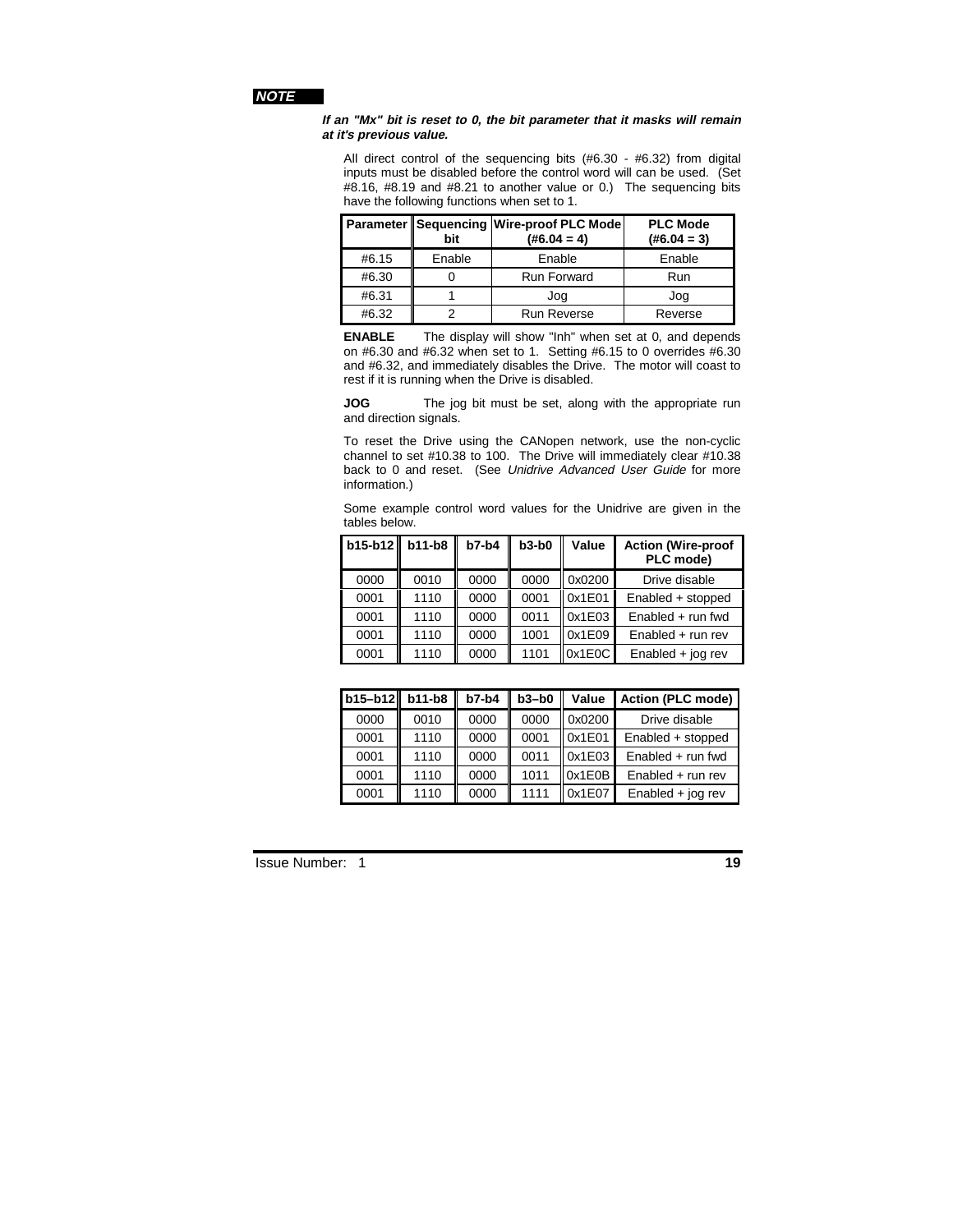# **5.9 Status Word for Unidrive**

The status word is an efficient way of remotely monitoring and diagnosing the status of the Drive. Each bit in the status word indicates the status of a particular function of the Drive, e.g. at speed, zero speed, Drive healthy, etc., and provides a quick method of checking the current status of the Drive. The status word is addressed in the UD70 by writing to #90.11.

| b15   b14   b13   b12    b11   b10   b9 |                                                                  |  |  | b8 |
|-----------------------------------------|------------------------------------------------------------------|--|--|----|
|                                         | X   #10.15   #10.14   #10.13   #10.12   #10.11   #10.10   #10.09 |  |  |    |

| $\vert$ b7 | b6   b5 |  | $b4$   $b3$                                                | b2 | <b>b1</b> | b0 |
|------------|---------|--|------------------------------------------------------------|----|-----------|----|
|            |         |  | $\#10.08$ #10.07 #10.06 #10.05 #10.04 #10.03 #10.02 #10.01 |    |           |    |

|                |           | <b>Unidrive CANopen Interface</b> |
|----------------|-----------|-----------------------------------|
| Bit            | Parameter | <b>Description</b>                |
| 0              | #10.01    | Drive healthy                     |
| 1              | #10.02    | Drive running                     |
| $\overline{2}$ | #10.03    | Zero speed                        |
| 3              | #10.04    | Running at or below min<br>speed  |
| 4              | #10.05    | Below set speed                   |
| 5              | #10.06    | At speed                          |
| 6              | #10.07    | Above set speed                   |
| $\overline{7}$ | #10.08    | Load reached                      |
| 8              | #10.09    | In current limit                  |
| 9              | #10.10    | Regenerating                      |
| 10             | #10.11    | Dynamic brake active              |
| 11             | #10.12    | Dynamic brake alarm               |
| 12             | #10.13    | Direction commanded               |
| 13             | #10.14    | Direction running                 |
| 14             | #10.15    | <b>Mains Loss</b>                 |
| 15             | X         | Not used                          |

# **5.10 Disabling Cyclic Data Channels**

If an application only requires two of the three cyclic data channels on RxPDO1 or TxPDO1, the remaining channel can be disabled. For RxPDO1, this means that the data value received is discarded, while for TxPDO1, the data value sent via the network will always be zero.

On Unidrive and Unidrive CANopen interface, set the appropriate channel mapping parameter to -1, and reset the UD70.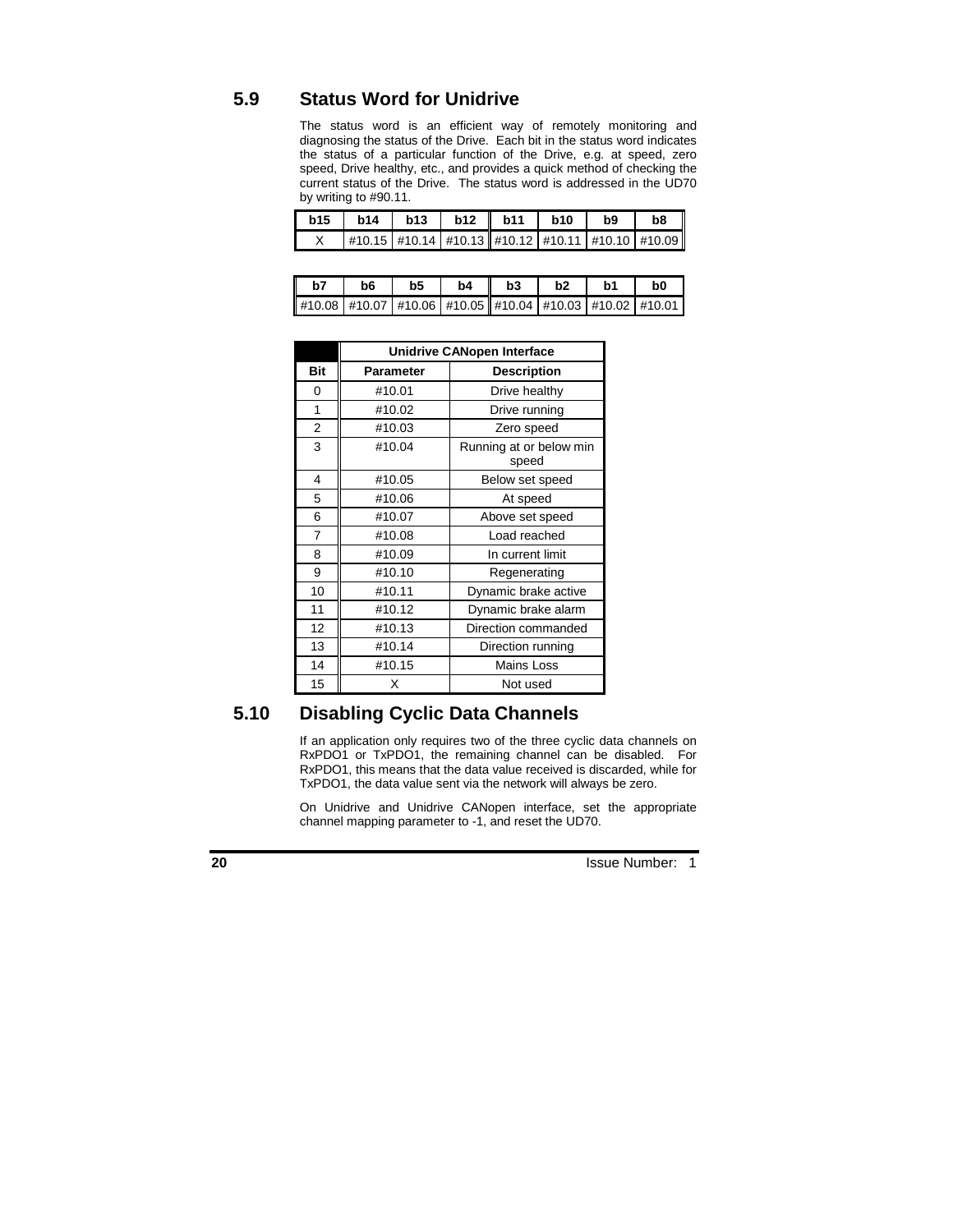# **6 Non-Cyclic Data**

The Service Data Object provides access to all entries in the Object Dictionary within the Unidrive CANopen Interface, and hence access to all Drive parameters. This form of non-cyclic data access to Drive parameters is controlled entirely by the master controller

For this reason, Control Techniques is unable to offer any specific technical support with implementing SDO communications on any particular CANopen master controller.

# **6.1 Service Data Objects Supported**

The Unidrive CANopen interface provides one SDO server. The following services are supported:

- Initiate SDO Download
- Download SDO Segment
- Initiate SDO Upload
- Upload SDO Segment
- Abort SDO Transfer

# **6.2 Accessing Drive Parameters**

All Drive parameters have been mapped to the CANopen object dictionary, allowing full access using SDO communications.

The parameter mapping is calculated as shown below.

| <b>Index</b>  | Value                                  |
|---------------|----------------------------------------|
| Object Index: | $\alpha$ 0x2000 + menu number (in hex) |
| Sub Index:    | 0x01 + parameter number (in hex)       |

For example, to access #14.12, the CANopen Object Dictionary location would be:

Object Index: 0x200E

Sub-Index: 0x0D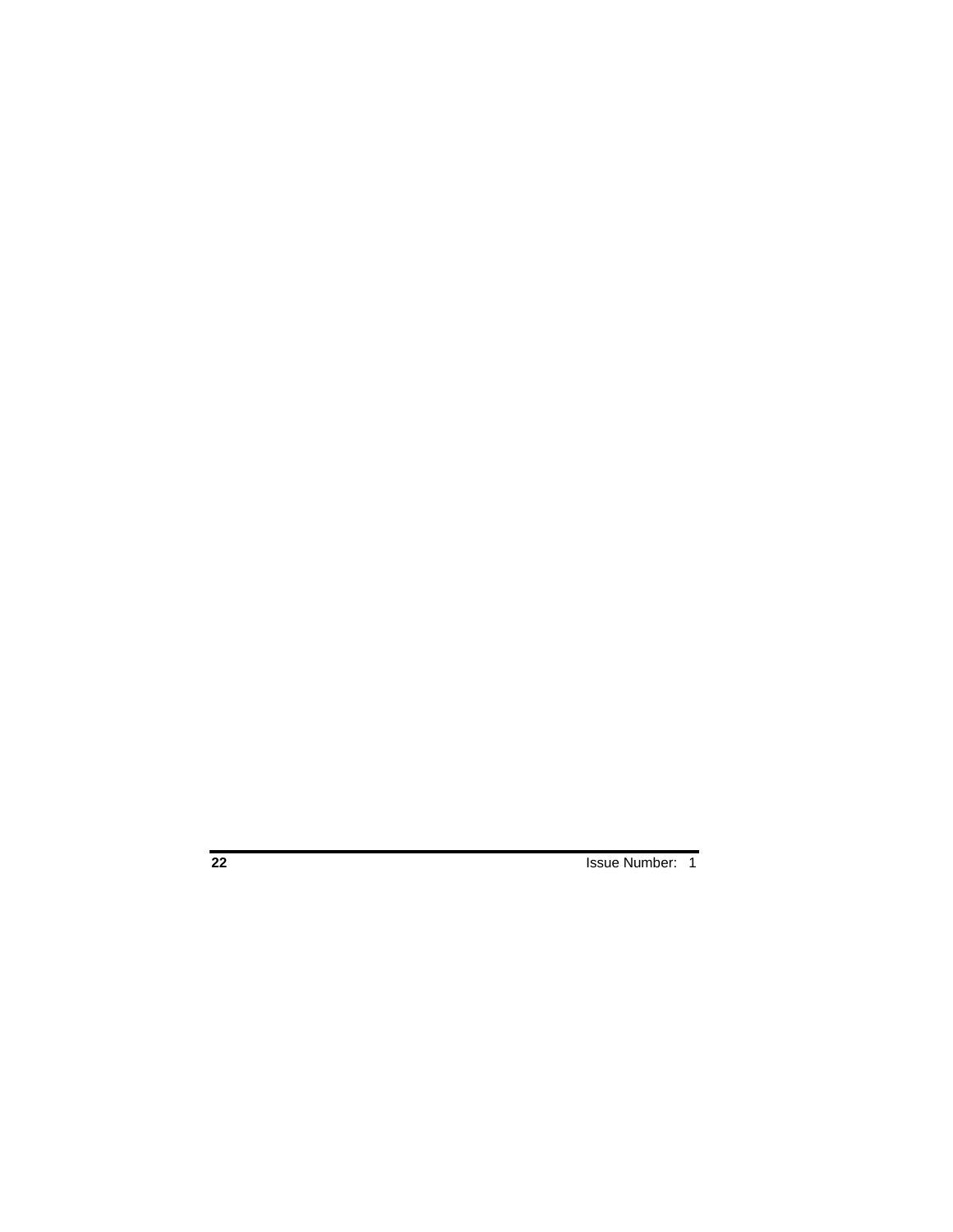# **7 EDS Files**

### **7.1 What are EDS Files?**

EDS (Electronic Data Sheets) files are text files that are used by CANopen network configuration software tools. They contain a listing of the functions supported by the device. EDS files are not downloaded to the PLC or scanner, and are only used during network configuration.

# **7.2 Generic EDS Files**

A GSD file is available for the Commander SE CANopen interface, and can be obtained from your local Control Techniques Drive Centre. This file contains a full description of the performance capabilities of the Commander SE CANopen interface.

| Drive    | Filename     |  |  |
|----------|--------------|--|--|
| Unidrive | UNI BETA.EDS |  |  |

Unidrive bitmaps and icons are supplied for use with the CANopen master controller configuration software being used.

Refer to the software documentation for instructions on how to install EDS files. Control Techniques cannot provide specific technical support for any of these software packages.

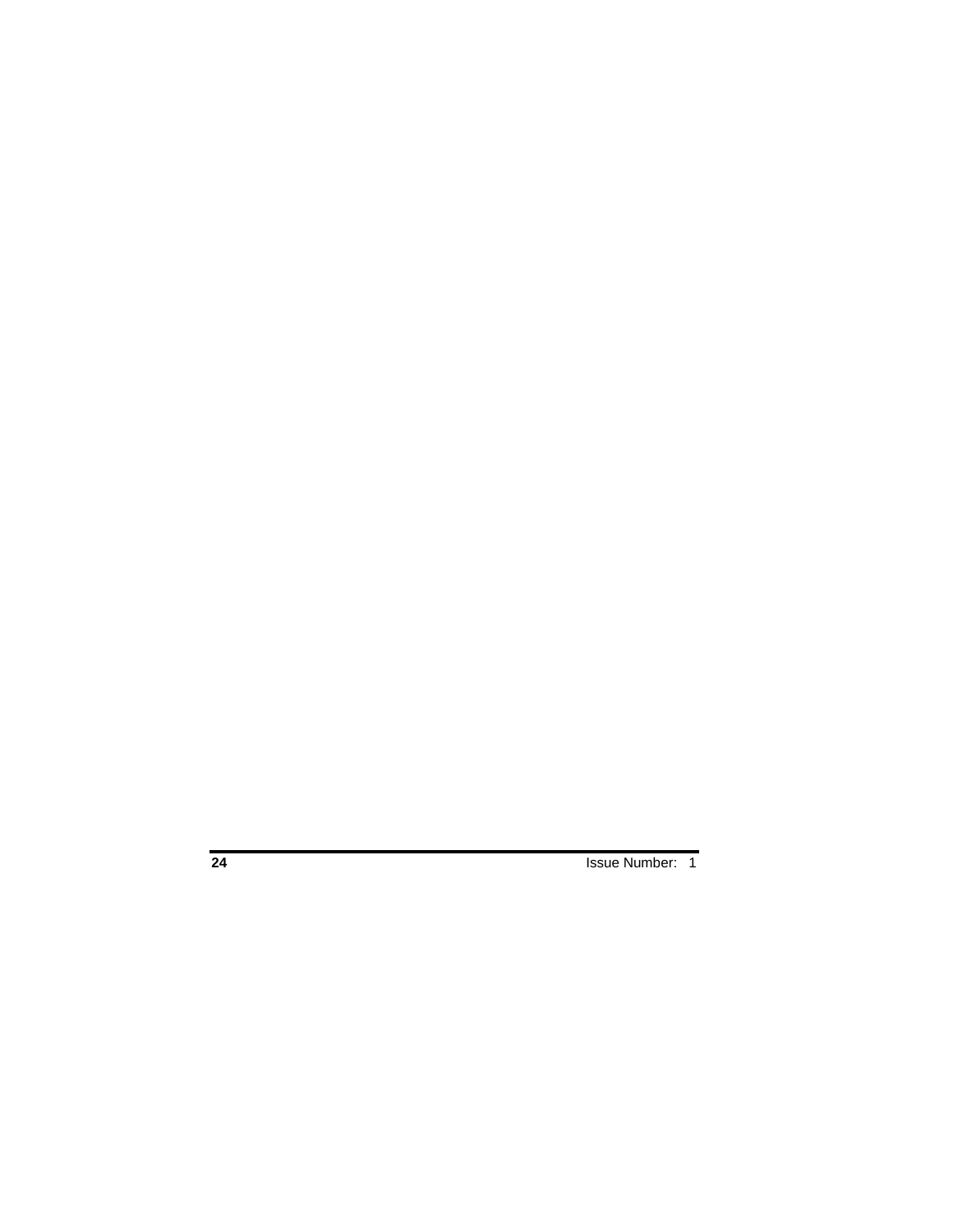# **8 Diagnostics**

The information from the parameters described below should always be noted before contacting Control Techniques for technical support.

# **8.1 Fieldbus Code**

#### **Unidrive:** #20.14

The fieldbus code identifies the hardware level in the option module. This information is vital when trying to determine what upgrades can be performed on older modules.

The identification of the high-speed communications option module can be read from #20.14. There is no fieldbus code available with the Mentor II DeviceNet interface, as it does not have the MD29 programmability.

| #20.14 ∥ | <b>Fieldbus</b><br>Tvpe | <b>Fieldbus</b><br><b>Flavour</b> | <b>Hardware Revision</b>                        |
|----------|-------------------------|-----------------------------------|-------------------------------------------------|
| 510      |                         |                                   |                                                 |
|          | (CAN)                   | (CANopen)                         | (UD77A Issue 1 and<br><b>UD77B Issue 04.00)</b> |

# **8.2 Firmware Version**

**Unidrive:** #20.15

The version of firmware fitted to the CANopen interface can be read from #20.15 on Unidrive.

|                 | Code | <b>Firmware</b><br><b>Version</b> | <b>Hardware</b><br><b>Revision</b> |
|-----------------|------|-----------------------------------|------------------------------------|
| <b>Unidrive</b> | 110  | V1.01.00                          |                                    |

# **8.3 System File**

#### **Unidrive:** #17.02

The system file installed in the UD70 must be the correct file for the communications option installed. The system file for the Unidrive CANopen interface is "DNET.SYS". The system file version can be read from parameter #17.02 on the Unidrive.

| <b>Firmware</b> | <b>Hardware</b><br><b>Revision</b> | <b>System</b><br>File | <b>Comments</b>                                                                 |
|-----------------|------------------------------------|-----------------------|---------------------------------------------------------------------------------|
| V1.01.00        |                                    | V2.08.00<br>and later | First released versions of<br>firmware and system file for<br>CANopen interface |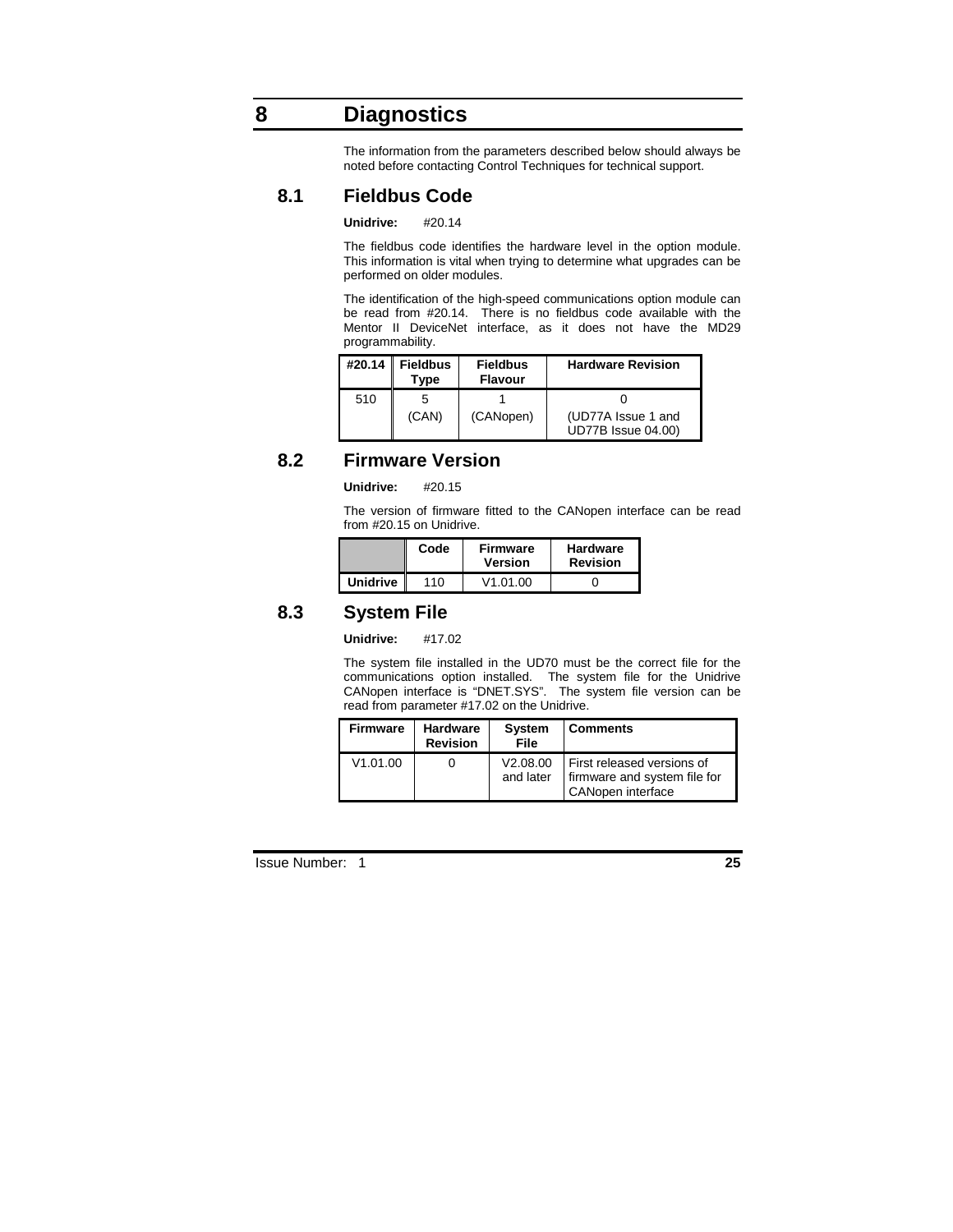# **8.4 Node Address**

**Unidrive:** #20.05

Every node must be given a unique network address. If a node is assigned an address, and that address already exists on the CANopen network, the nodes may interfere with other.

The valid range of addresses is from 1 and 127, while setting the node address to 0 will disable the CANopen interface.

# **8.5 Network Data Rate**

#### **Unidrive:** #20.08

Ensure that every node on the CANopen network has been configured to run at the same data rate. A node with the wrong data rate may corrupt data from other nodes, and prevent the network from starting.

To change the data rate, set the appropriate value in #20.08, and reset the CANopen interface to make the change take effect.

| Data Rate<br>(bits/sec) | <b>Unidrive</b><br>(H20.08) | Data Rate<br>(bits/sec) | <b>Unidrive</b><br>(H20.08) |
|-------------------------|-----------------------------|-------------------------|-----------------------------|
| 10K                     |                             | 250K                    |                             |
| 20K                     |                             | 500K                    |                             |
| 50K                     |                             | 800K                    |                             |
| 125K                    | ว                           | 1M                      |                             |

# **8.6 Network Status**

#### **Unidrive:** #20.50

The status of the CANopen network is displayed in #20.50, and can be viewed on the display on the Unidrive.

| #20.50 | <b>Operating State</b>     | <b>Description</b>                                                                                                                                              |
|--------|----------------------------|-----------------------------------------------------------------------------------------------------------------------------------------------------------------|
| >0     | <b>OPERATIONAL</b>         | Indicates that the slave is communicating<br>with the master controller. Displays the<br>number of TxPDO, RxPDO and SDO<br>messages per second.                 |
| 0      | <b>STOPPED</b>             | The master has put the slave node into the<br>STOPPED state. No data transfer (except<br>SDO messages) will occur in this state.                                |
| -1     | PRE-<br><b>OPERATIONAL</b> | Indicates that the CANopen interface has<br>initialised correctly, and is waiting for a<br>master controller to start communications.                           |
| $-2$   | <b>INITIALISATION</b>      | Indicates that the CANopen interface has<br>not initialised correctly. Likely causes are<br>hardware faults, and you should contact<br>your local Drive centre. |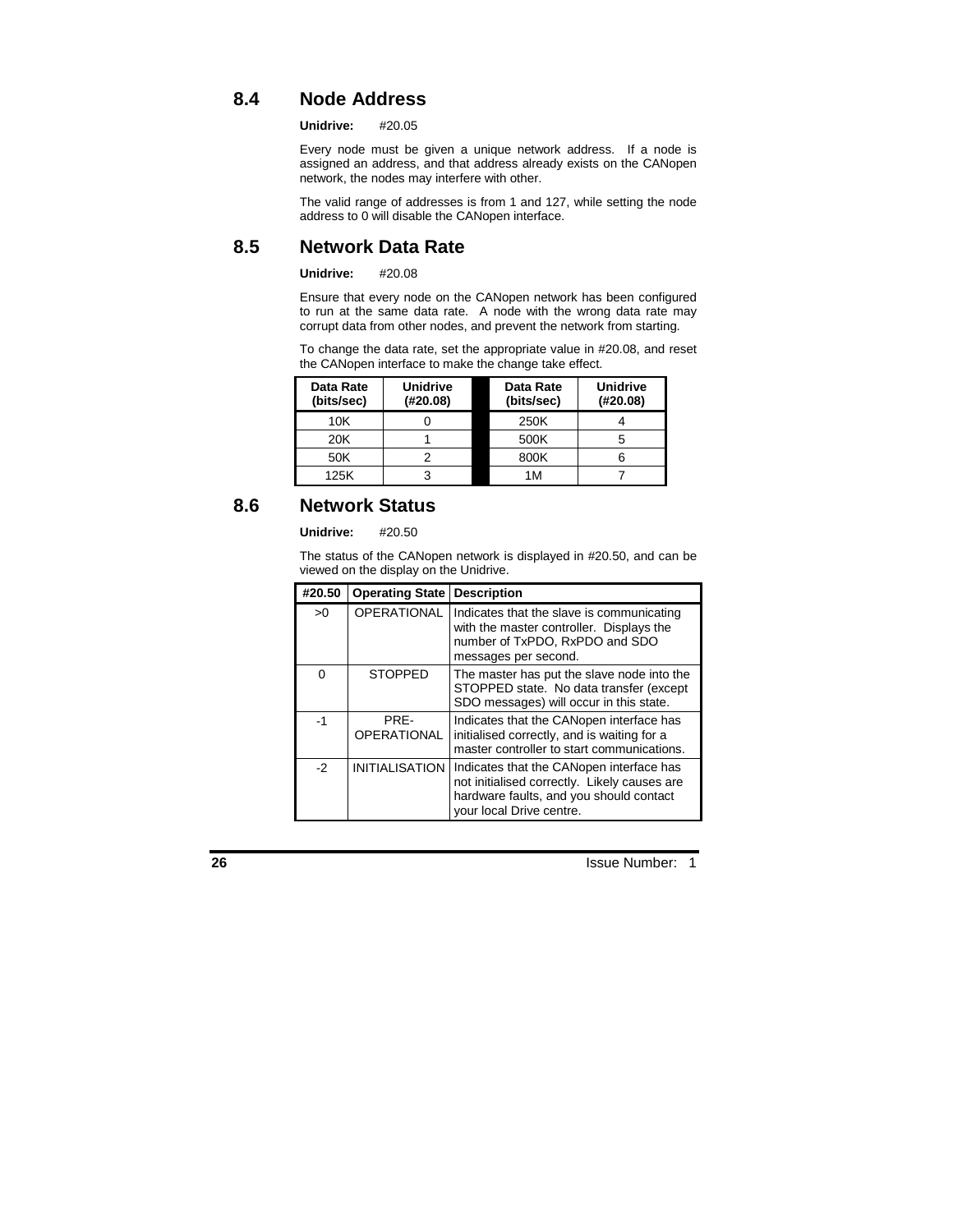# **8.7 Unidrive Trip Codes**

If certain errors occur, the Unidrive will trip and show the trip code in the upper window.

| <b>Trip</b><br>Code | Error                                                                                                                                                                       |
|---------------------|-----------------------------------------------------------------------------------------------------------------------------------------------------------------------------|
| tr52                | This code indicates that the trip was caused by bit 4 in the<br>control word being set to 1. (See section 5.8)                                                              |
| tr56                | The wrong system file has been downloaded to the UD70, or<br>the module does not have the CANopen firmware fitted.<br>Download system file "DNET.SYS" V2.08.00 to the UD70. |
| tr62                | Network Loss, caused by the "SYNC Guard" mechanism.<br>The node has not received a SYNC telegram within the time<br>period specified in #20.11. (See section 4.4)           |
| tr63                | Network Loss, caused by the "Node/Life Guarding"<br>mechanism. The node has not received an the guarding<br>telegram within the time period specified. (See section 9.3)    |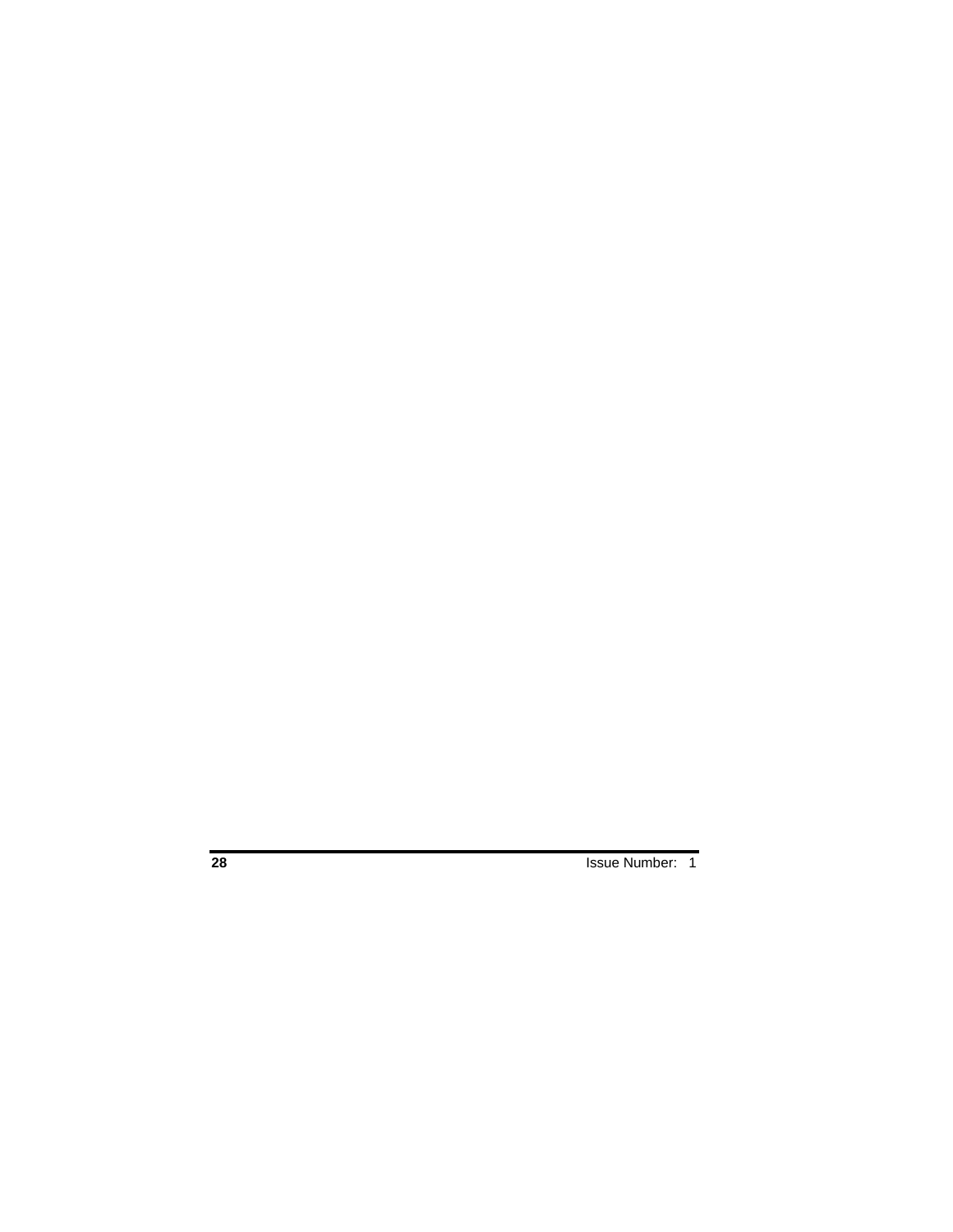# **9.1 Auto-Start**

**Unidrive:** #20.10

The Unidrive CANopen interface offers a mechanism whereby the node can be made to automatically enter the OPERATIONAL state from the PRE-OPERATIONAL state. This allows a network of UniDrives using CANopen without the need for a master controller. One node must be configured to generate the SYNC message when boot-up is complete. (See section 9.2)

Set #20.10 to 1 to enable the auto-start mode. Auto-start MUST be enabled on all Drives if there is no master controller on the network. When changing automatically from the PRE-OPERATIONAL to the OPERATIONAL state, the boot-up object is not sent.

# **9.2 SYNC Time**

#### **Unidrive:** #20.09

To run a network of UniDrives on a CANopen network without a master controller, one node must be configured to generate the CANopen SYNC message. The Unidrive CANopen interface can be configured to generate this message by entering the SYNC time period (in ms) in #20.09. The SYNC message will only be generated when the node has completed the auto-start sequence, and entered the operational state. The SYNC time should not be set faster than 10ms.

Setting #20.09 to 0 will disable the SYNC message generation.

#### **NOTE**

**Only one node on a CANopen network should be configured to generate the SYNC message.**

### **9.3 Node/Life Guarding**

"Node/Life Guarding" is the specified CANopen mechanism where a master polls a remote slave node periodically. This allows the slave node to "guard" the master by timing poll messages, and tripping on "tr63" if the poll message is not received within a specified period of time. The master "guards the slave by ensuring that the slave responds to each poll message.

The time period before the network loss trip will occur is the product of the Guard Time (Object 0x100C) and Lifetime Factor (0x100D). The master controller will usually configure these objects during node initialisation. (See section 9.5.1.)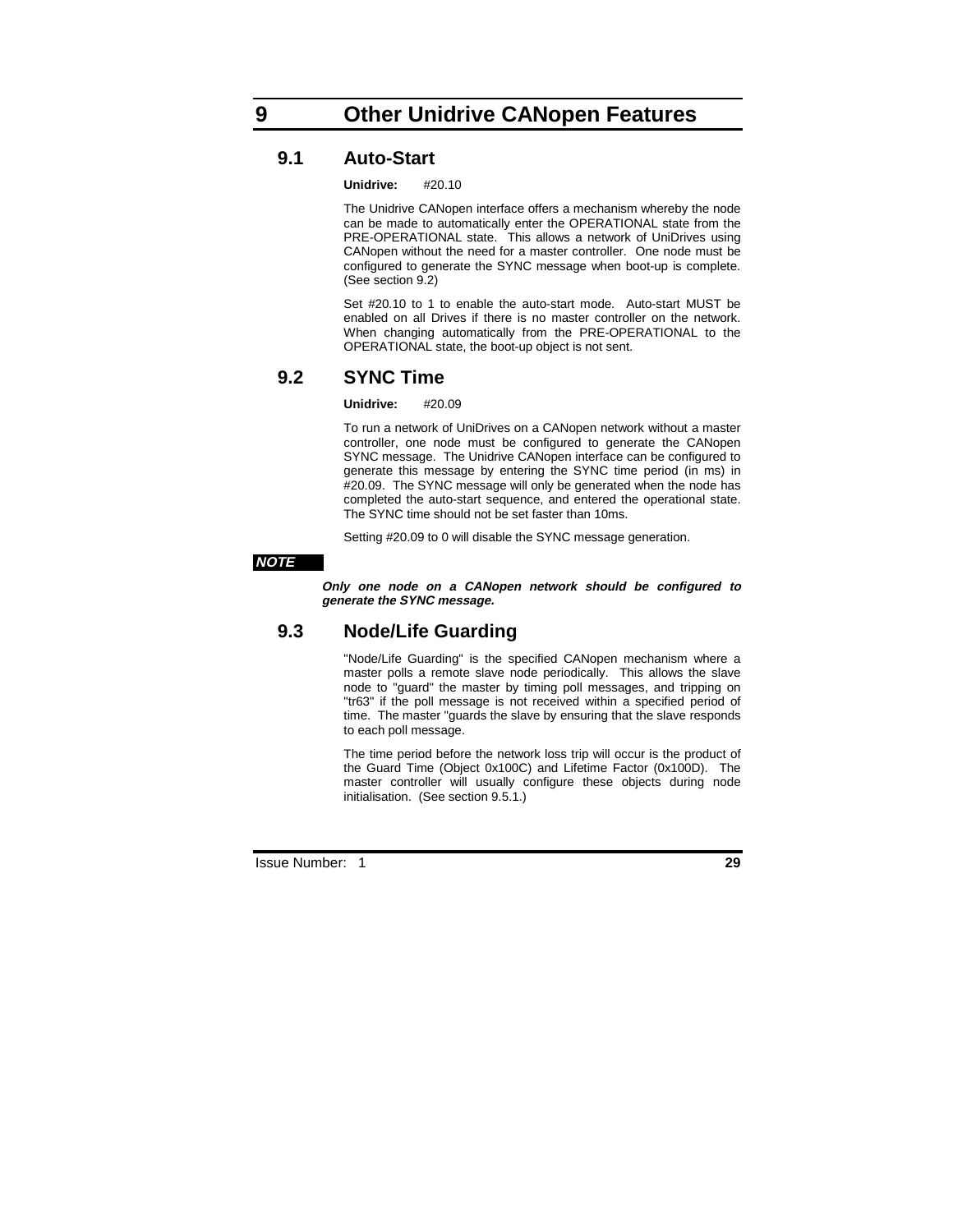# **9.4 "Peer-to-Peer" Communications**

With local intelligence provided by the UD70 in every Unidrive CANopen interface, the Auto-Start (#20.10) and SYNC Time (#20.09) features allow peer-to-peer communications over a CANopen network, without the need for a master controller.

To implement "peer-to-peer" communications between 2 Unidrive nodes, the COB-ID of an RxPDO on the receiving node must match the COB-ID of a TxPDO on the transmitting node. The table below shows how to configure data transfer between 2 nodes.

| <b>From</b><br><b>TxPDO</b> | Тο<br><b>RxPDO</b> | Configuration                                                                                         |
|-----------------------------|--------------------|-------------------------------------------------------------------------------------------------------|
| TxPDO1                      | RxPDO1             | Cannot be implemented as the COB-IDs for<br>both PDOs are fixed by the node address                   |
| TxPDO1                      | RxPDO <sub>2</sub> | Set #20.16 in target node to $384 +$ source<br>node address                                           |
| TxPDO <sub>2</sub>          | RxPDO1             | Set #20.17 in source node to $512 + \text{target}$<br>node address                                    |
| TxPDO <sub>2</sub>          | RxPDO <sub>2</sub> | Ensure #20.17 on the source node and<br>#20.16 on the target node are set to the<br>same valid COB-ID |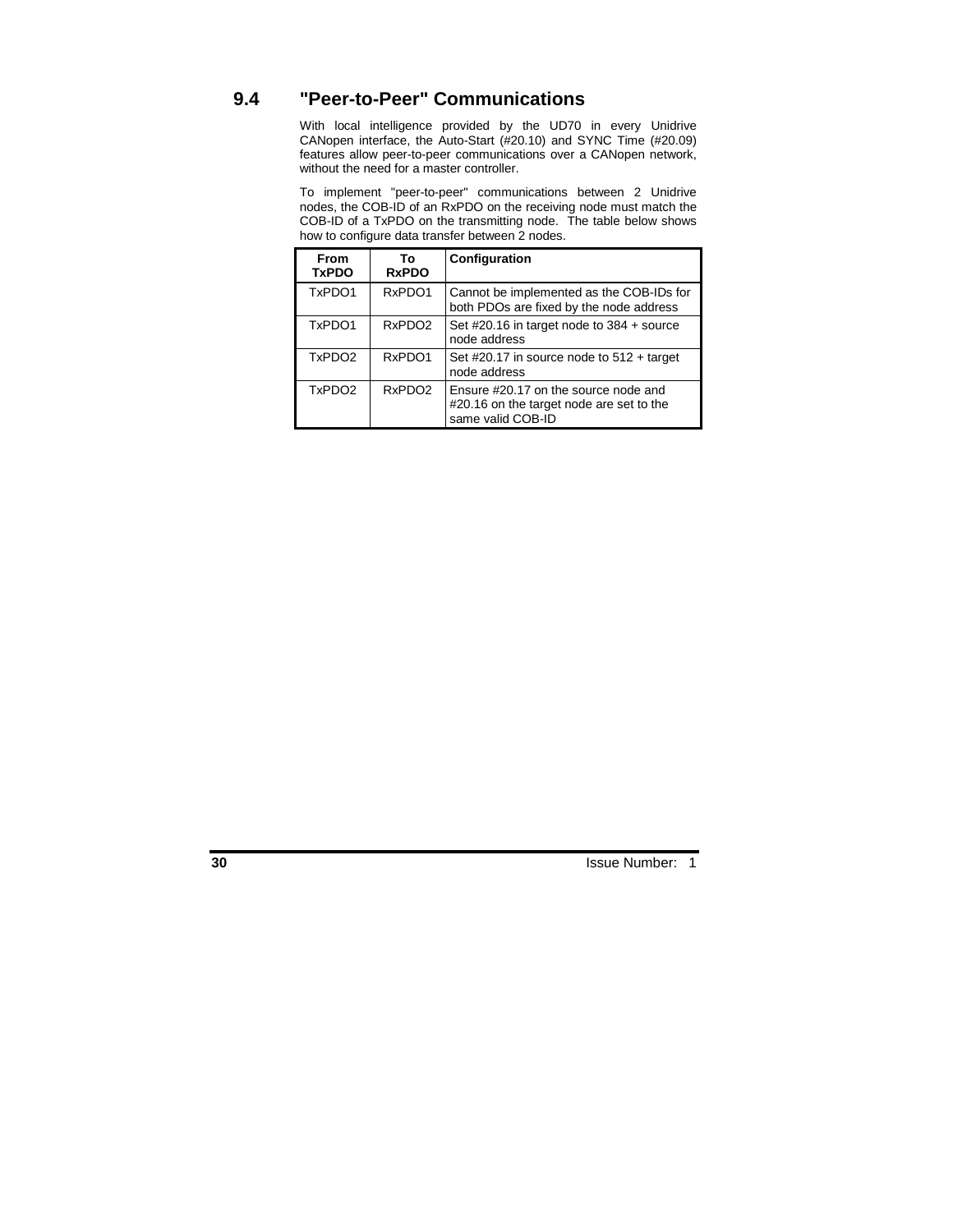# **9.5 CANopen Object Dictionary**

The table below lists all supported objects within the Object Dictionary, plus any sub-indexes relating to each object.

| Object | Sub-<br>index | <b>Object Description</b>           | Data<br><b>Type</b> | <b>Access</b> |
|--------|---------------|-------------------------------------|---------------------|---------------|
| 1000   | $\Omega$      | Device type                         | UINT32              | <b>RO</b>     |
| 1001   | 0             | Error register                      | UINT8               | <b>RO</b>     |
| 1003   |               | Pre-defined error field             |                     |               |
| 1003   | $\Omega$      | Number of sub-indexes               | UINT32              | <b>RW</b>     |
| 1003   | 1             | Last error                          | UNIT <sub>32</sub>  | <b>RO</b>     |
| 1003   | $2 - 254$     | Previous errors                     | UNIT <sub>32</sub>  | <b>RO</b>     |
| 1004   |               | Number of supported PDOs            |                     |               |
| 1004   | $\Omega$      | Supported PDOs                      | UNIT <sub>32</sub>  | <b>RO</b>     |
| 1004   | 1             | Synchronous PDOs                    | UNIT <sub>32</sub>  | <b>RO</b>     |
| 1004   | 2             | Asynchronous PDOs                   | UNIT <sub>32</sub>  | <b>RO</b>     |
| 1005   | $\Omega$      | COB-ID of the SYNC                  | UINT32              | <b>RW</b>     |
| 1008   | 0             | message<br>Manufacturer device name | <b>STRING</b>       | CONST         |
| 1009   | $\Omega$      | Manufacturer hardware<br>version    | <b>STRING</b>       | CONST         |
| 100A   | 0             | Manufacturer software version       | <b>STRING</b>       | CONST         |
| 100B   | $\Omega$      | Node ID                             | UINT32              | RO.           |
| 100C   | $\Omega$      | Guard time                          | UINT32              | <b>RW</b>     |
| 100D   | $\Omega$      | Lifetime factor                     | UINT32              | <b>RW</b>     |
| 100E   | 0             | COB-ID guarding protocol            | UINT32              | <b>RW</b>     |
| 100F   | $\Omega$      | Number of SDOs supported            | UINT32              | <b>RO</b>     |

### **9.5.1 Communication Profile Objects**

### **9.5.2 Service Data Objects**

| Index | Sub-<br>index | <b>Description</b>           | Data<br>Type | <b>Access</b> |
|-------|---------------|------------------------------|--------------|---------------|
| 1200  |               | Server SDO Parameters        |              |               |
| 1200  | 0             | Number of sub-indexes        | UINT8        | <b>RO</b>     |
| 1200  |               | COB-ID Client to Server (Rx) | UINT32       | <b>RO</b>     |
| 1200  | 2             | COB-ID Server to Client (Tx) | UINT32       | RN            |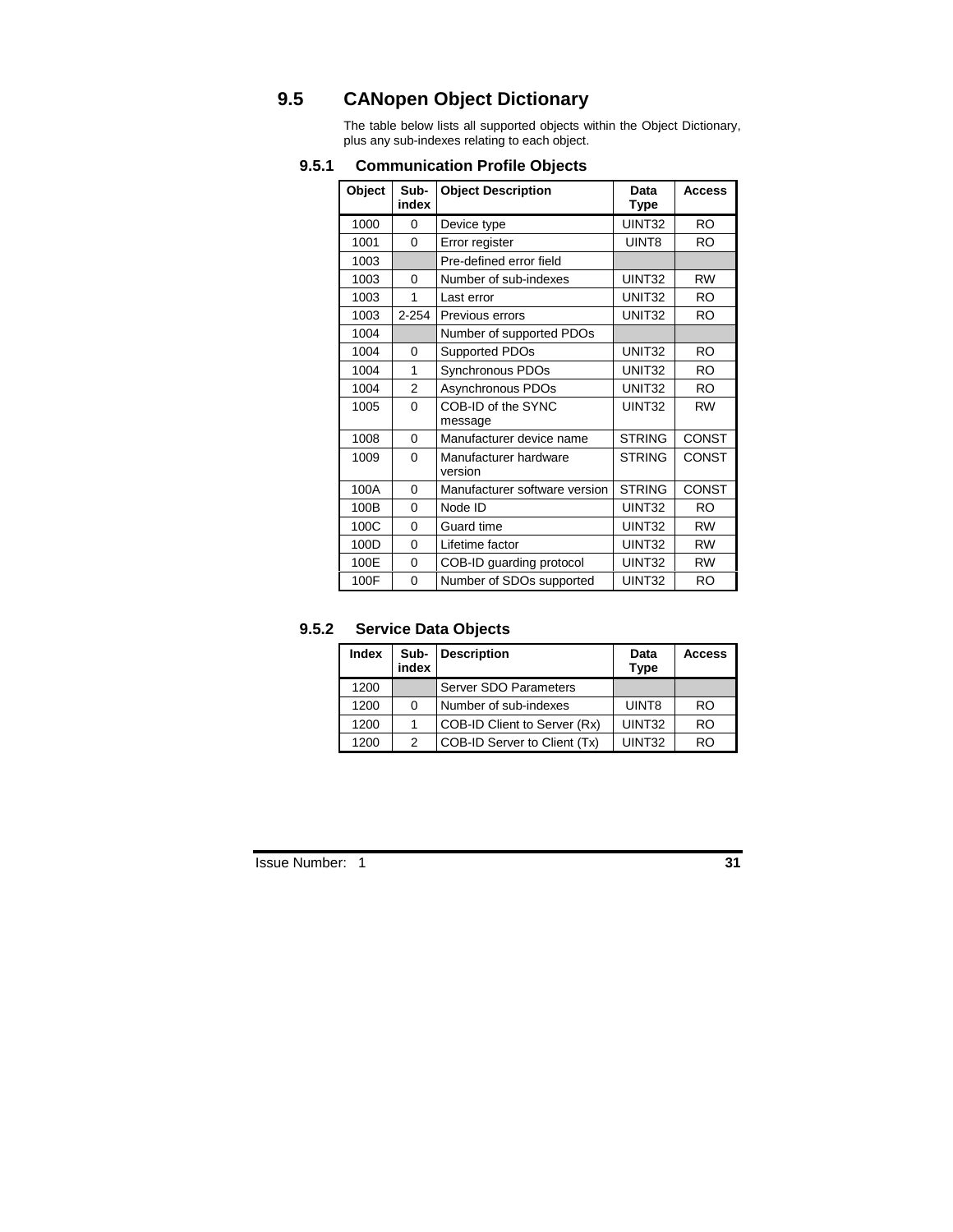| <b>Index</b> | Sub-<br>index | <b>Description</b>                 | Data<br><b>Type</b> | <b>Access</b> |
|--------------|---------------|------------------------------------|---------------------|---------------|
| 1400         |               | RxPDO1 Communication<br>Parameters |                     |               |
| 1400         | 0             | Number of sub-indexes              | UINT8               | <b>RO</b>     |
| 1400         | 1             | COB-ID used by RxPDO1              | UINT32              | <b>RW</b>     |
| 1400         | 2             | <b>Transmission type</b>           | UINT8               | <b>RW</b>     |
| 1400         | 3             | Inhibit time                       | UINT <sub>16</sub>  | <b>RW</b>     |
| 1400         | 4             | Compatibility entry                | UINT8               | <b>RW</b>     |
| 1401         |               | RxPDO2 Communication<br>Parameters |                     |               |
| 1401         | $\Omega$      | Number of sub-indexes              | UINT8               | RO            |
| 1401         | 1             | COB-ID used by RxPDO2              | UINT32              | <b>RW</b>     |
| 1401         | 2             | Transmission type                  | UINT8               | <b>RW</b>     |
| 1401         | 3             | Inhibit time                       | UINT <sub>16</sub>  | <b>RW</b>     |
| 1401         | 4             | Compatibility entry                | UINT8               | <b>RW</b>     |

# **9.5.3 Receive Parameter Data Objects**

| <b>Index</b> | Sub-<br>index | <b>Description</b>                                | Data<br>Type | <b>Access</b> |
|--------------|---------------|---------------------------------------------------|--------------|---------------|
| 1600         |               | RxPDO1 Mapping Parameters                         |              |               |
| 1600         | 0             | Number of mapped application<br>objects in RxPDO1 |              | <b>RO</b>     |
| 1600         | 1             | Mapping for RxPDO1 Word 1                         | UINT32       | <b>RW</b>     |
| 1600         | 2             | Mapping for RxPDO1 Word 2                         | UINT32       | <b>RW</b>     |
| 1600         | 3             | Mapping for RxPDO1 Word 3                         | UINT32       | <b>RW</b>     |
| 1601         |               | <b>RxPDO2 Mapping Parameters</b>                  |              |               |
| 1601         | 0             | Number of mapped application<br>objects in RxPDO2 |              | RO            |
| 1601         | 1             | Mapping for RxPDO2 Word 1                         | UINT32       | <b>RW</b>     |
| 1601         | 2             | Mapping for RxPDO2 Word 2                         | UINT32       | <b>RW</b>     |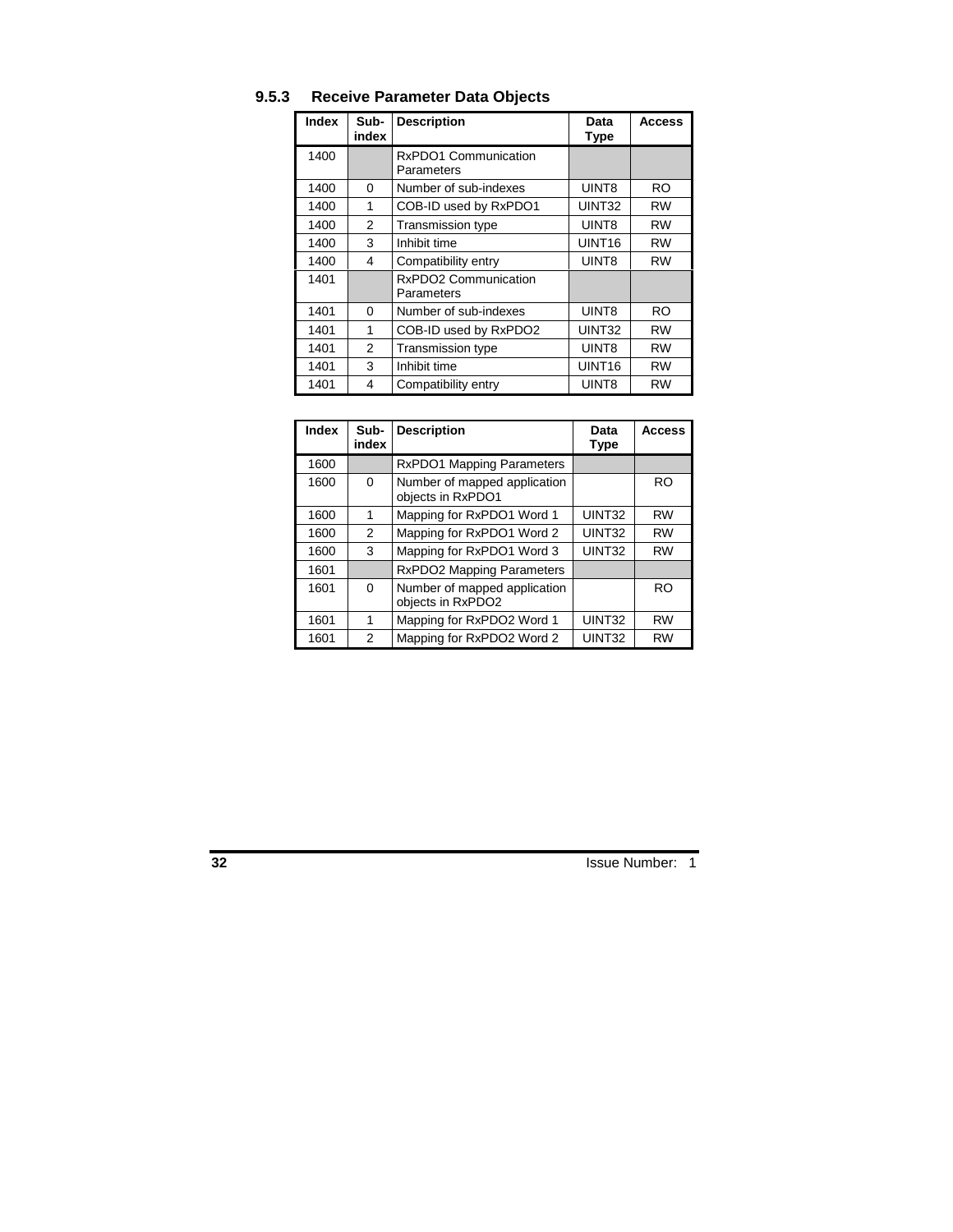| Index | Sub-<br>index | <b>Description</b>                        | Data<br><b>Type</b> | <b>Access</b> |
|-------|---------------|-------------------------------------------|---------------------|---------------|
| 1800  |               | <b>TxPDO1 Communication</b><br>Parameters |                     |               |
| 1800  | $\Omega$      | Number of sub-indexes                     | UINT8               | <b>RO</b>     |
| 1800  | 1             | COB-ID used by TxPDO1                     | UINT32              | <b>RW</b>     |
| 1800  | 2             | <b>Transmission type</b>                  | UINT8               | <b>RW</b>     |
| 1800  | 3             | Inhibit time                              | UINT <sub>16</sub>  | <b>RW</b>     |
| 1801  |               | <b>TxPDO2 Communication</b><br>Parameters |                     |               |
| 1801  | $\Omega$      | Number of sub-indexes                     | UINT8               | <b>RO</b>     |
| 1801  | 1             | COB-ID used by TxPDO2                     | UINT32              | <b>RW</b>     |
| 1801  | 2             | Transmission type                         | UINT8               | <b>RW</b>     |
| 1801  | 3             | Inhibit time                              | UINT <sub>16</sub>  | <b>RW</b>     |

# **9.5.4 Transmit Parameter Data Objects**

| <b>Index</b> | Sub-<br>index | <b>Description</b>                                | Data<br>Type | <b>Access</b> |
|--------------|---------------|---------------------------------------------------|--------------|---------------|
| 1A00         |               | <b>TxPDO1 Mapping Parameters</b>                  |              |               |
| 1A00         | 0             | Number of mapped application<br>objects in TxPDO1 |              |               |
| 1A00         | 1             | Mapping for TxPDO1 Word 1                         | UINT32       |               |
| 1A00         | 2             | Mapping for TxPDO1 Word 2                         | UINT32       |               |
| 1A00         | 3             | Mapping for TxPDO1 Word 3                         | UINT32       |               |
| 1A01         |               | <b>TxPDO2 Mapping Parameters</b>                  |              |               |
| 1A01         | 0             | Number of mapped application<br>objects in TxPDO1 |              |               |
| 1A01         | 1             | Mapping for TxPDO2 Word 1                         | UINT32       |               |
| 1A01         | 2             | Mapping for TxPDO2 Word 2                         | UINT32       |               |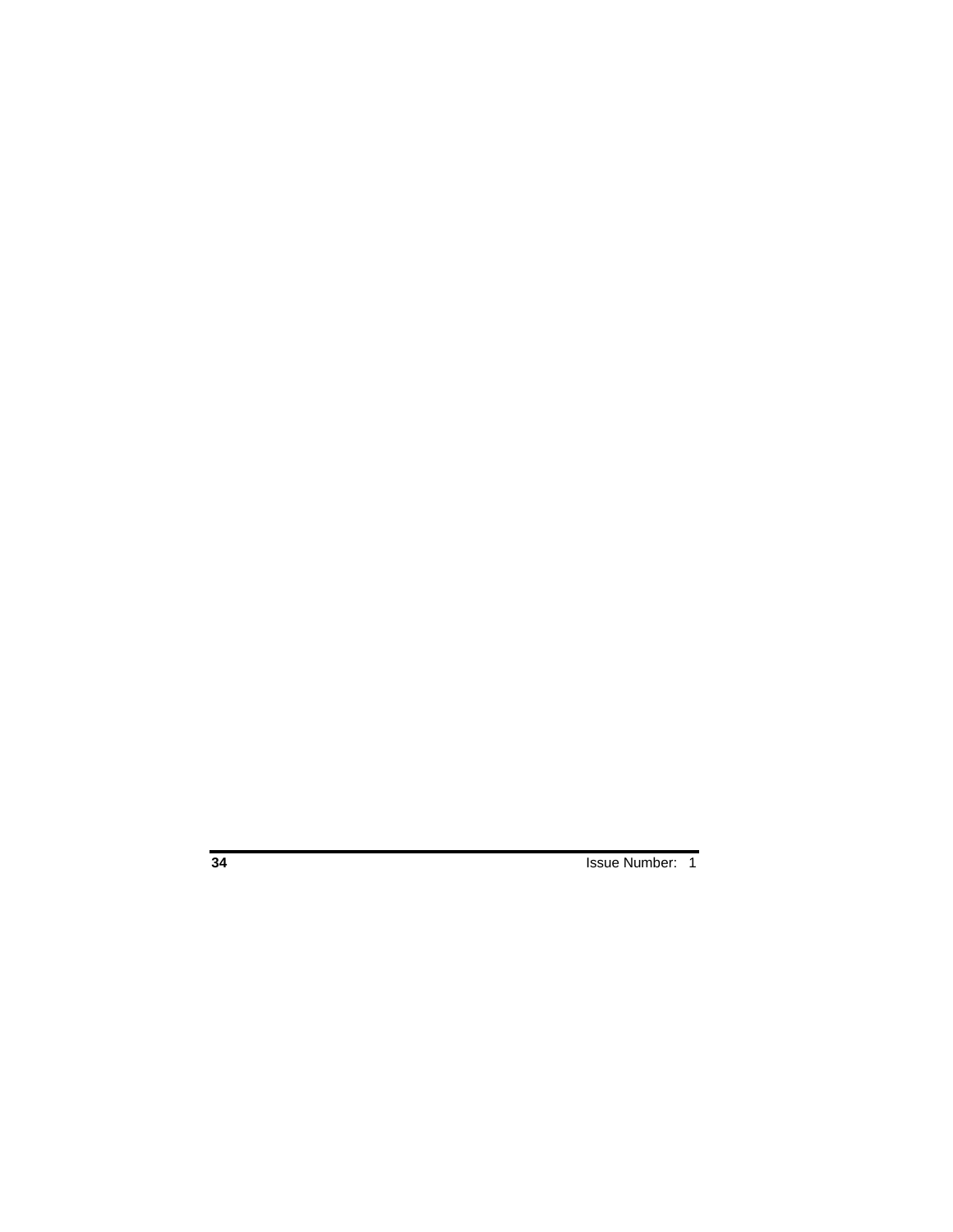# **10 Quick Reference**

| <b>Function</b>             | <b>Unidrive</b> | <b>Default</b> |
|-----------------------------|-----------------|----------------|
| Node Address                | #20.05          | 0              |
| Data Rate                   | #20.08          | 0              |
| Network Loss Trip Time      | #20.11          | 0              |
| TxPDO1 Word 1 Mapping       | #20.07          | 9011           |
| TxPDO1 Word 2 Mapping       | #20.03          | 201            |
| TxPDO1 Word 3 Mapping       | #20.04          | 402            |
| RxPDO1 Word 1 Mapping       | #20.06          | 9011           |
| RxPDO1 Word 2 Mapping       | #20.01          | 121            |
| RxPDO1 Word 3 Mapping       | #20.02          | 408            |
| <b>SYNC Generation Time</b> | #20.09          | 0              |
| <b>Auto-Start Enable</b>    | #20.10          | 0              |
| RxPDO2 COB-ID               | #20.16          | 0              |
| TxPDO2 COB-ID               | #20.17          | $\Omega$       |
| Fieldbus ID Code            | #20.14          | 510            |
| <b>CANopen Firmware</b>     | #20.15          | 110            |
| Reserved                    | #20.12          |                |
| Reserved                    | #20.13          |                |
| Reserved                    | #20.18          |                |
| Reserved                    | #20.19          |                |
| Reserved                    | #20.20          |                |

# **10.1 Set-up and Mapping Parameters**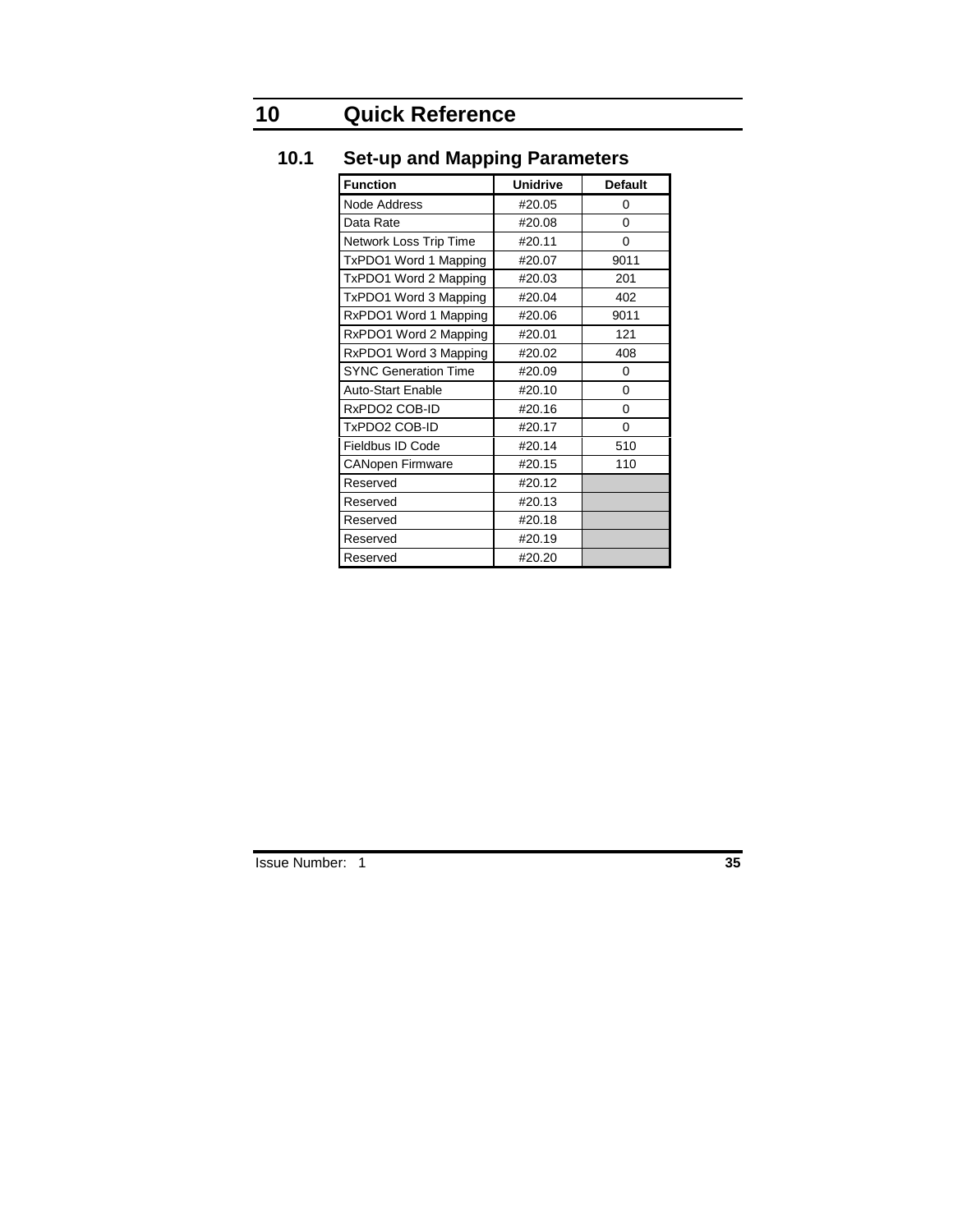# **10.2 Control Word**

|     | Unidrive CANopen Interface |                    |  |
|-----|----------------------------|--------------------|--|
| Bit | <b>Parameter</b>           | <b>Description</b> |  |
| 0   | #6.15                      | Drive enable       |  |
| 1   | #6.30                      | Sequencing bit 0   |  |
| 2   | #6.31                      | Sequencing bit 1   |  |
| 3   | #6.32                      | Sequencing bit 2   |  |
| 4   | <b>TRIP</b>                | Drive Trip (tr52)  |  |
| 5   | #1.45                      | Pre-set select 0   |  |
| 6   | #1.46                      | Pre-set select 1   |  |
| 7   | #18.31                     | Application bit    |  |
| 8   | #18.32                     | Application bit    |  |
| 9   | M <sub>0</sub>             | Mask bit 0         |  |
| 10  | M1                         | Mask bit 1         |  |
| 11  | M <sub>2</sub>             | Mask bit 2         |  |
| 12  | MЗ                         | Mask bit 3         |  |
| 13  | #18.33                     | Application bit    |  |
| 14  | M5                         | Mask bit 5         |  |
| 15  | M6                         | Mask bit 6         |  |